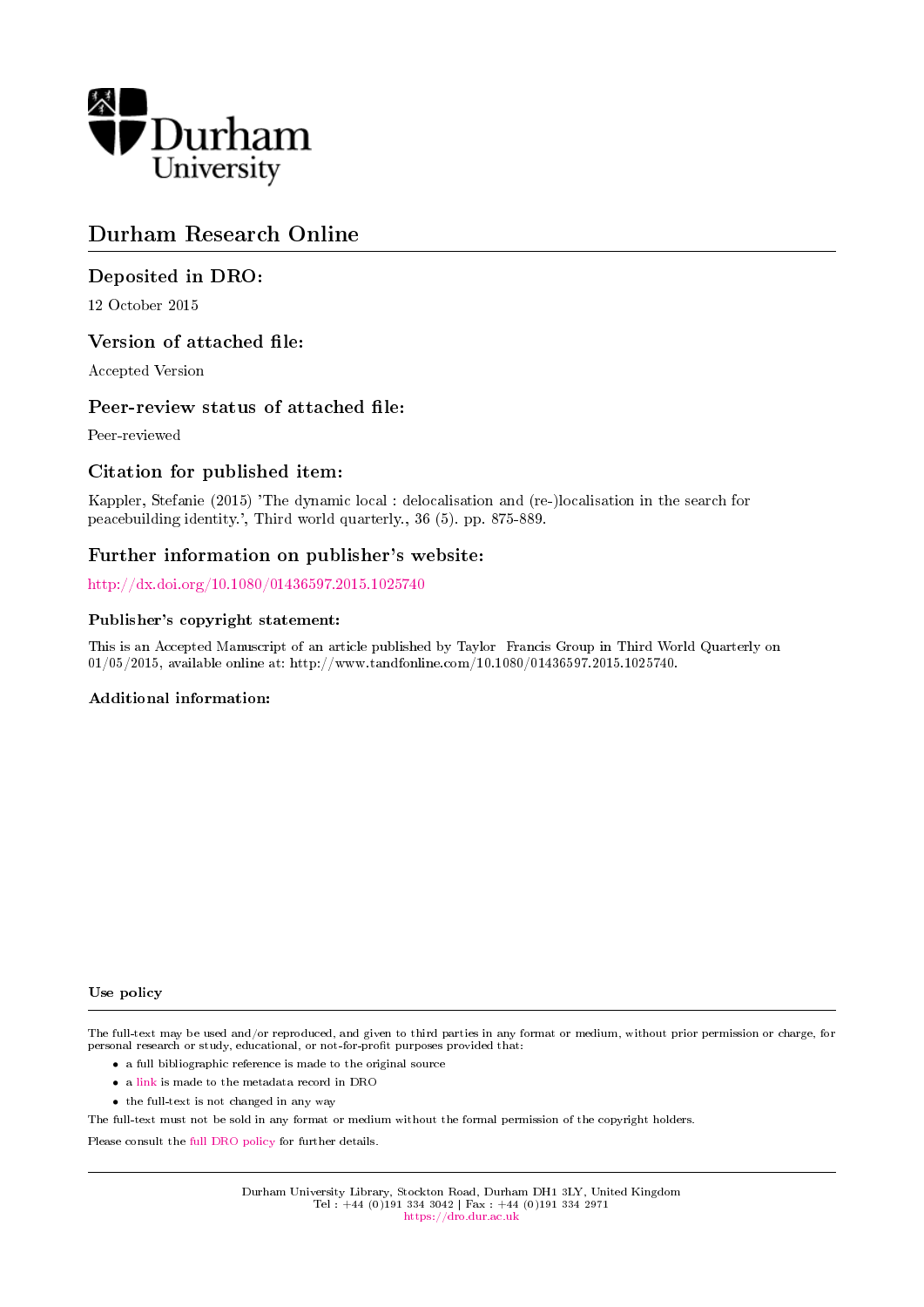# **The dynamic Local: Delocalisation and (Re-)localisation in the Search of Peacebuilding Identity**

Stefanie Kappler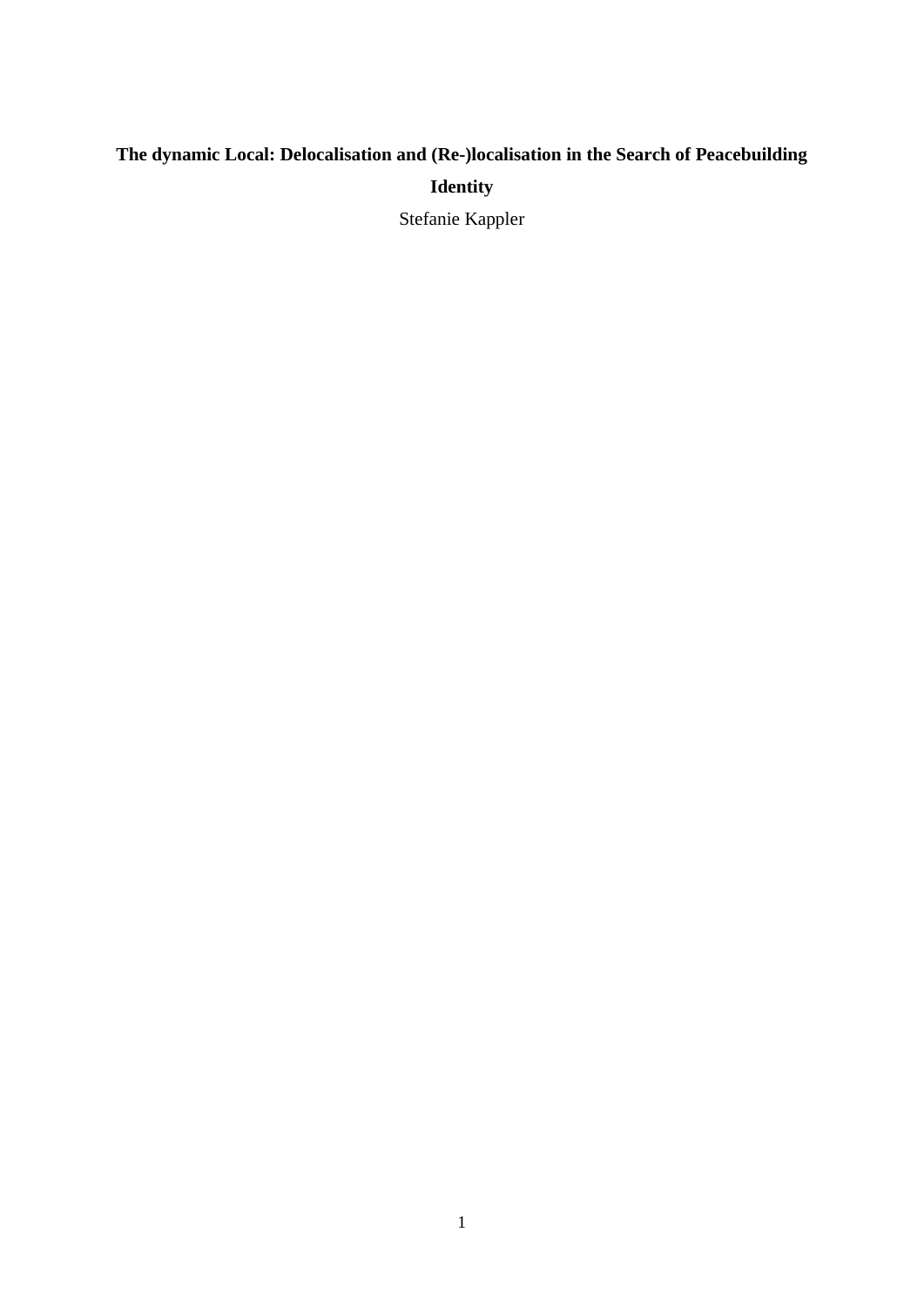#### **Abstract**

*This article will challenge the notion of the 'local' as a static identity or set position, and instead argue for a processual understanding of localisation. In that sense, constant processes of delocalisation and (re-)localisation serve as tools in which peacebuilding actors position themselves in the political economy and the social landscape of peacebuilding. Peacebuilding agency and identity are therefore viewed as situated in time and space and subject to constant transformation. Referring to the cases of Bosnia-Herzegovina and Cyprus, I argue that the positionality of local identity is contingent on the ever-changing social context and political economy of peacebuilding. By viewing processes of (re-)localisation and delocalisation as markers of agency, we can overcome the binary between local and international and instead investigate more subtle forms of agency in a fluid peacebuilding environment. To this end, this article identifies the ways in which peacebuilding agency facilitates the creation of a particular set of identities (identification), before investigating the processes of delocalisation and (re-)localisation in detail. The article goes on to argue that, rather than being mutually exclusive, those two processes tend to happen in parallel and thus challenge the seemingly neat binary between local and international peacebuilding identities.* 

Keywords: Peacebuilding; identity; agency; localisation; international political economy

Word count: 7,636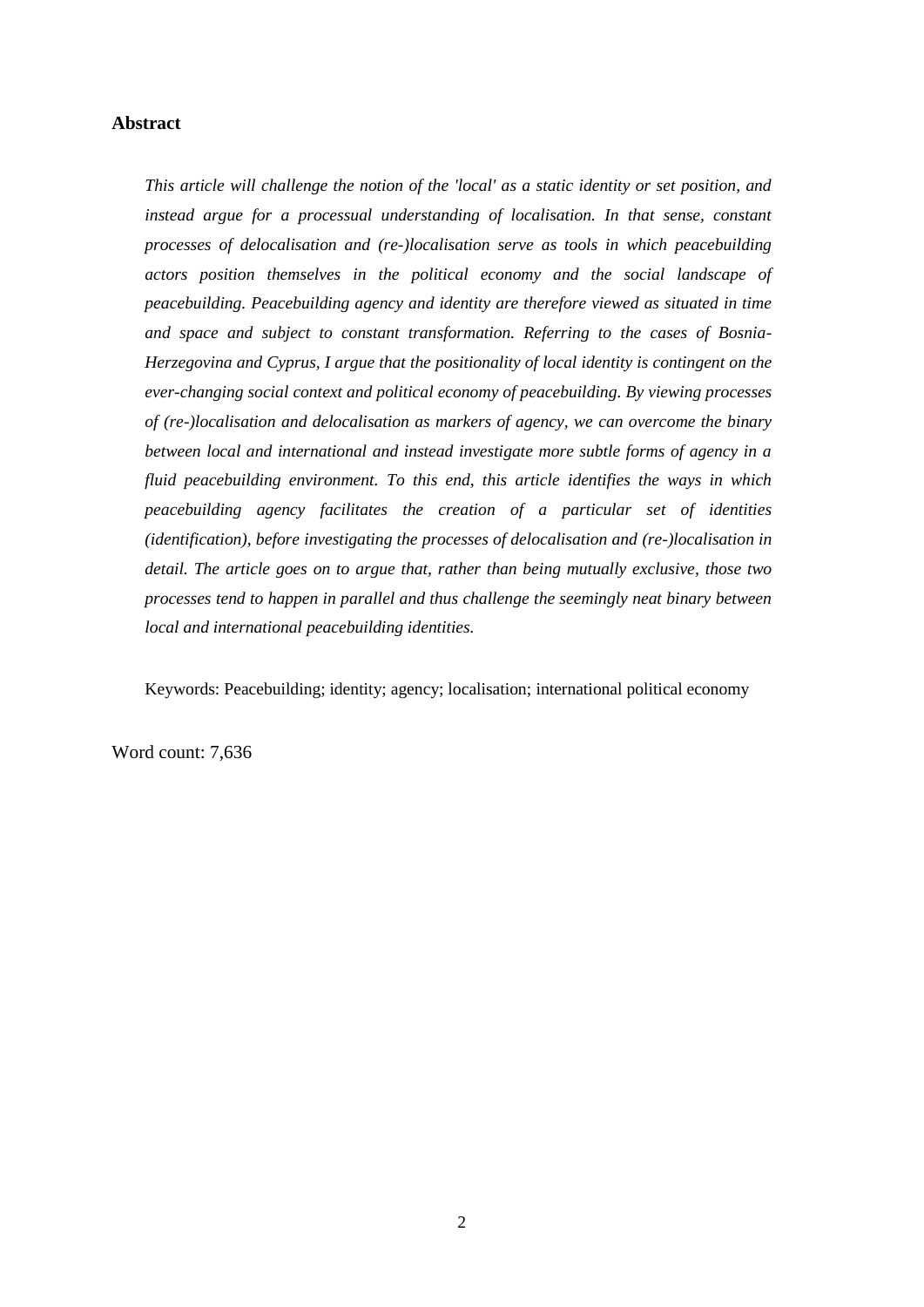#### **Introduction**

In recent years, in both peacebuilding practice and research about it, we have come to realise a growing interest in the 'local'.<sup>i</sup> Such discourses have developed in a binary form though, from the demonization to the glorification of local agency. Such competing discourses reflect the portfolio of diverse local imaginaries, ranging from the notion of the Western local that needs to be saved, to the local from which the West has to be saved.<sup>1</sup> Such perspectives on the assumption that local actors are either inferior to international actors, or barbaric and a threat to the West.<sup>ii</sup> And yet, perhaps there is more to local identity than this binary approach, which ends up creating an artificial neat distinction between local and international, or even Western, agency. Indeed, as this article will argue, the binary construction of discourses around peacebuilding identity risks simplifying a more complex picture of identity-formation. Against this background, there is a need to challenge the notion of the 'local' as static and victim of what is being done onto it. Instead, the article will suggest that peacebuilding agency and the identity categories that actors create for themselves are fluid, transversal and movable, with actors constantly resituating themselves between competing forces of identification. Representing one particular manifestation of agency, *peacebuilding agency* refers to transformative processes aiming to improve the social conditions of everyday life.<sup>iii</sup> This, however, does not necessarily imply that peacebuilding agency is *good* in nature as it refers to the subjective perspective and strategies of the respective actor.<sup>iv</sup> It rather relates to the social practices of actors in the light of their transformative *ambitions*. v

The two centres of gravity between which identity formation meanders, particularly in peacebuilding contexts, are the two poles of 'local-international'. Actors tend to be labelled as part of an 'international community' or a 'local community'.<sup>vi</sup> Interestingly, even in peacebuilding research, we seem to rely on these categories to quickly assess to what extent policies or norms of any particular actor are legitimate, authoritarian, top-down, bottom-up, representative or oppressive. Such observations tend to represent snapshots in time and space. However, what this article suggests is to challenge the primordial notion of peacebuilding identity and instead look at the processes through which actors situate themselves in a particular position in society, taking into account the fluidity of identity-formation as well as the need to rethink our 'snapshot approach' in favour of an approach which allows for competing forces of identification to be deployed at the same time as well as the changing nature of processes over time. It is in this complex landscape that peacebuilding actors

**.** 

<sup>&</sup>lt;sup>1</sup> Many thanks to Neil Cooper for pointing this out to me.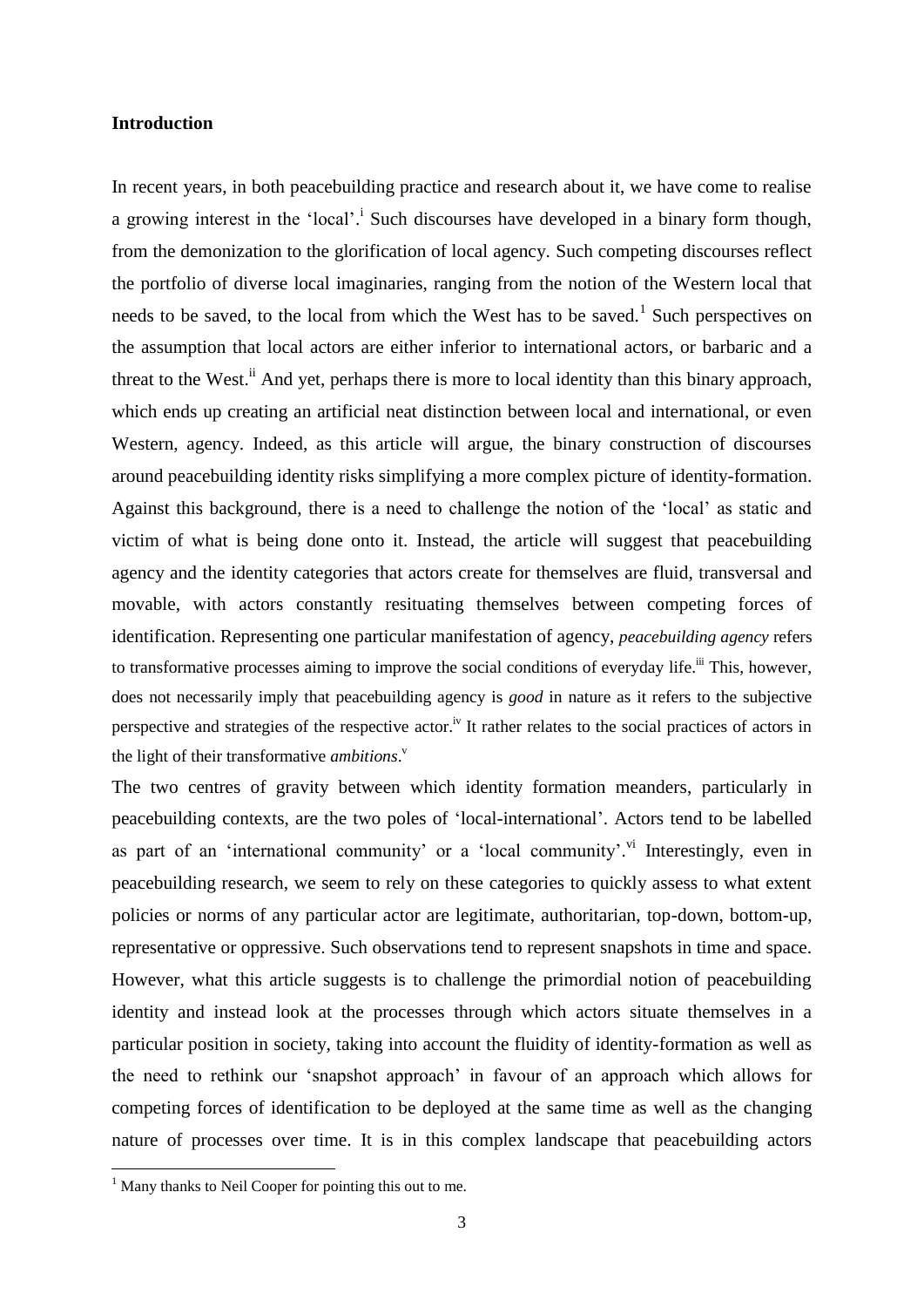constantly navigate and in which they make decisions in terms of which position they occupy in peacebuilding networks and connections. Against this background, this article suggests that rather than acting in a static way, actors constantly reposition themselves vis-à-vis the 'local' and 'the global'. Depending on time and context, they delocalise or (re-)localise their identities and are therefore in constant movement. These processes tend to act in parallel and reflect the complexity of identity and identification in politically contested and multi-layered processes, such as peacebuilding.

This article is based on the experiences I have personally made as a researcher conducting 'fieldwork' (a term which is problematic in itself) in different contexts, including Bosnia-Herzegovina and Cyprus. Starting with the assumption that there is friction or divergence between local and international approaches to peacebuilding, I was inclined to think of the peacebuilding actors I met as either international and thus top-down-oriented; or local and thus knowledgeable of local context and conditions. However, I increasingly realised that this very act of labelling actors as 'local' or 'international' brought with it its own tensions and problems in that actors de facto not only cross neat categories of local and international (in terms of where their loyalties and networks are located), but also that the labelling of one's own and other's identities can change over time, depending on the social, political, and economic context. In that sense, the attempt to label actors as local *or* international was in many instances not a case of neat analytical distinction, but rather a political decision in terms of which biases and authorities to ascribe to those actors, and how to read them academically. This in turn represents the context in which I had to rethink my own categories and labels, in line with the ways in which actors represent themselves vis-à-vis policy actors or academics. These forms of representation in turn shed light on the identity politics of peacebuilding, in terms of which identities are privileged or discouraged, and how the values attached to certain labels shape the discourses and (funding) practices of powerful peacebuilding actors.

Against this background, the article will first briefly outline the complexities of identity formation in peacebuilding contexts more generally, before specifically looking at processes of delocalisation and (re-)localisation more specifically. The article will investigate the extent to which such processes take place in parallel and illustrate how this challenges the binary of 'local versus international', which is often taken for granted, not only in the policy world, but also in academic research.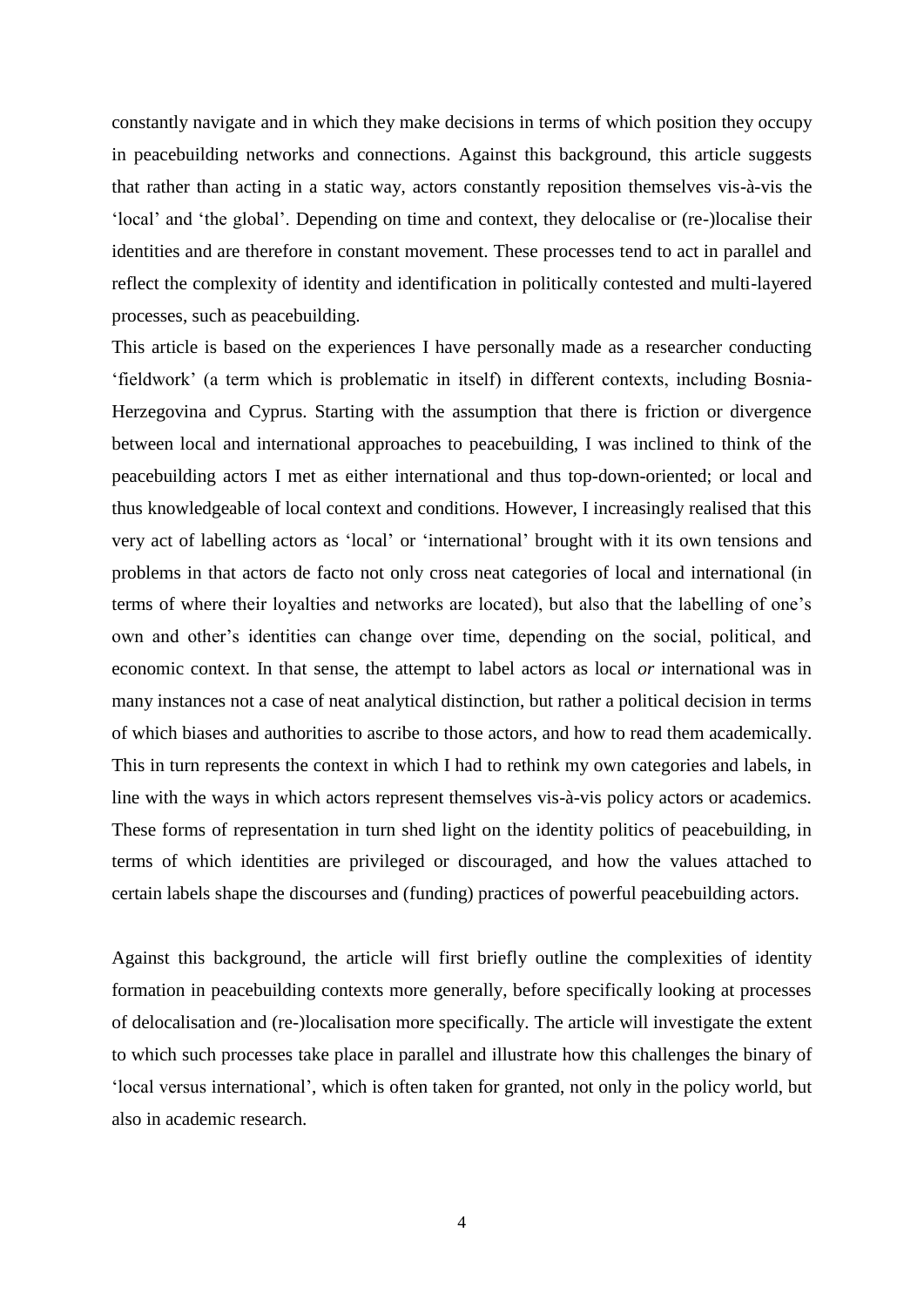#### **Peacebuilding and its mechanisms of identity construction**

Only recently has peacebuilding been linked to issues of representation, identity and power, against the background that it refers to a set of policies which represent their agents and recipients in a particular way.<sup>vii</sup> Indeed, there is a growing acknowledgement that building peace in post-conflict societies involves certain notions of 'self' and 'other', linked to techniques of representation and the creation of specific identities.<sup>Viii</sup>

In this context, it is particularly relevant to look at Bhabha's interpretation of colonial forms of representation, which he considers as characterised by their 'fixity' and disavowal of difference, which 'connote[s] rigidity and an unchanging order as well as disorder, degeneracy and daemonic repetition<sup>'</sup>.<sup>ix</sup> To support this argument, Brown suggests that this is linked to a process of 'othering' through the representation of the 'other' as fixed and unchangeable to serve 'the interests of the idealized "self"'.<sup>x</sup> In this context, Said emphasises that representation is always a political choice.<sup>xi</sup> Indeed, classifications cannot be considered to be neutral labels, but are highly contested<sup>xii</sup> as well as based on processes of simplification, exclusion and selection.<sup>xiii</sup> Moreover, Brown claims that the ability to categorise and label things, people or collectivities reflects power and exercises control by ascribing rules and values to the object of representation.<sup>xiv</sup> In such processes of representing and creating labels, the 'other' is controlled by the representational creation of difference and distance. In policymaking, this goes hand in hand with an assumption of difference and distance between the knower and the known.<sup>xv</sup> At the same time, this does not only apply to the attempts to label or categorise the 'other', but also the 'self'. Actors situate others, but also themselves, in a relational position, based on the respective context in time and space.

Therefore it becomes clear that boundaries between identities are constructed, open to transformation and social. $x^{vi}$  There is no 'single' identity, but identities tend to be multiple and contextual. Sen has argued that everyone has parallel identities, so people choose about the importance they attach to each of those identities out of a specific situation.<sup>xvii</sup> Sen indeed suggests that 'identities are robustly plural'.<sup>xviii</sup> This process of deliberately framing identity in a particular way, can be considered a process of identi*fication*. Hence, people are not just victims regarding which identities are constructed by the very structures around them, but they play an active part in which identities they consider as salient in any given context. In that vein, Hall points to the discursive nature of identification and suggests a clear link between agency and identity.<sup>xix</sup> He suggests that we need to understand identities 'as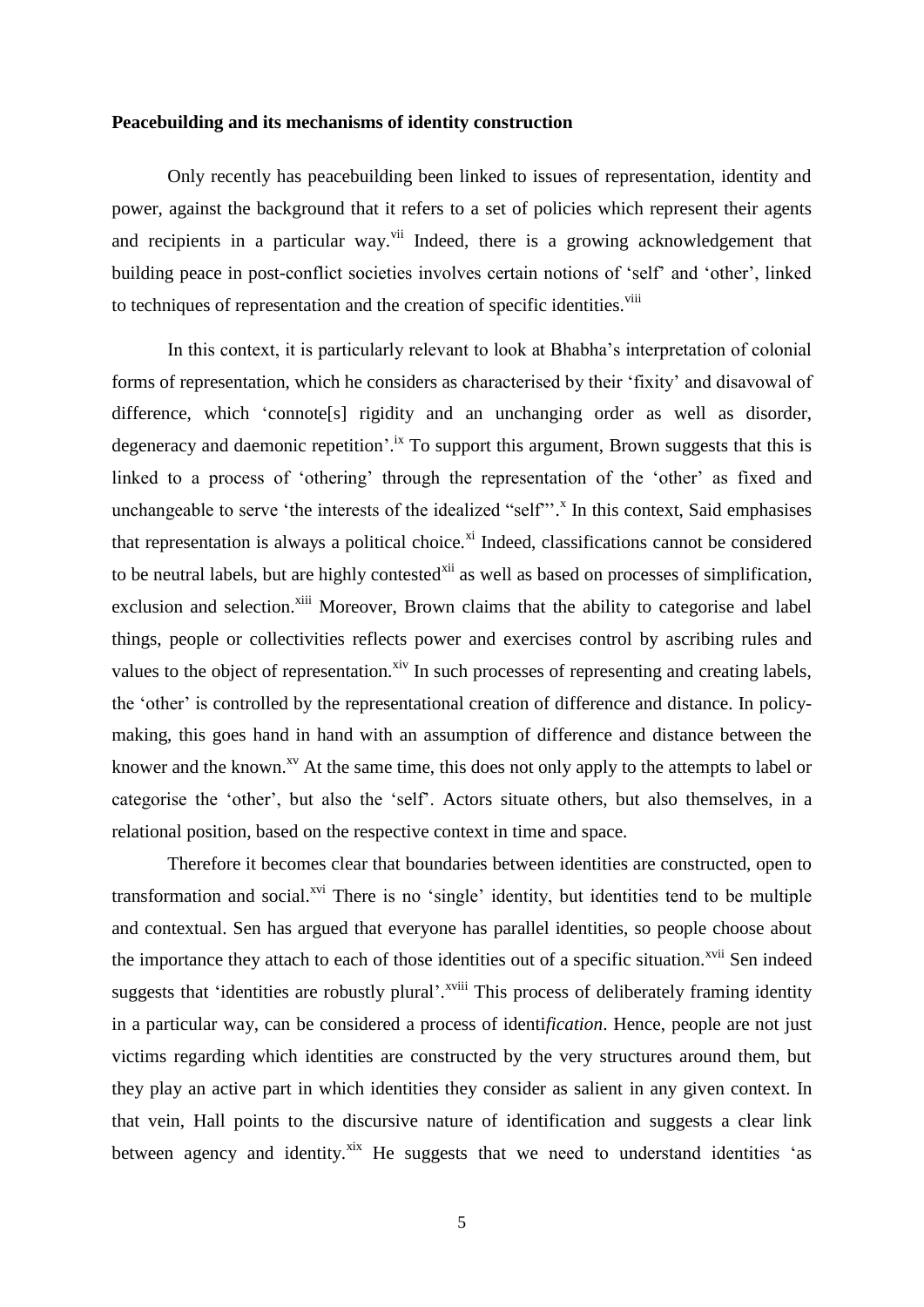produced in specific historical and institutional sites'.<sup>xx</sup> We can thus consider peacebuilding as a specific historical and institutional site in the framework of which processes of identification take place, subject to change and transformation over space and time.

In relation to peacebuilding, the extent to which actors label themselves as local or international, or indeed both, is highly variable and connected to one's position as a local or international actor. Peacebuilding identity, that is, the labels actors are positioned with and position themselves with during a process of peacebuilding, is therefore highly time- and space- dependent. Processes of identification can present themselves in the form of resistance as much as of compliance, depending on the strategies that actors choose to use in their search to position themselves in the peacebuilding landscape. This ties in with Bakić-Hayden's 'nesting orientalisms' concept, pointing to the fact that compliance is not just a passive category, but reflects the agency of local actors to appropriate discourses of Balkanism to 'recycle' them for their own benefits.<sup>xxi</sup>

The process of positioning oneself in the wider peacebuilding landscape can be considered as taking on the form of *delocalisation* (the deliberate attempt to avoid one's identity being framed as 'local') or *(re-)localisation* (the decision to frame one's identity as 'local'), or even both at the same time. This points to the situational logic of peacebuilding, which requires actors on the ground to define themselves as part of a certain peacebuilding logic, with the assumption that 'local' and 'international' identities are in a mutual frictional relationship. In fact, the political economy of peacebuilding, that is, the finances tied to certain projects, require that agencies clarify their position. Are they internal or external?<sup>xxii</sup> Are they local or international project partners? Such questions assume that categories of local-international help determine the position of any given actor in the peacebuilding landscape. At the same time, actors not only play according to the rules as dictated by the surrounding structures, but play out their agency in terms of making deliberate decisions in how to present themselves vis-à-vis cooperating and competing actors in any given peacebuilding context. The identities that actors choose to assume in the peacebuilding context can thus be said to impact upon their relationship with powerful actors, such as donors, and thus their potential access to resources. Actors will usually be funded or supported in their particular role and identity vis-à-vis the respective (post-)conflict society.

In this context, the cases of Cyprus and Bosnia-Herzegovina lend themselves to further investigation, given the contested nature of identity and identification in these cases. In both of these cases, this is coupled with a political economy of financial peace-related funds coming in, and increasingly becoming scarce. As a result, the peacebuilding economy has had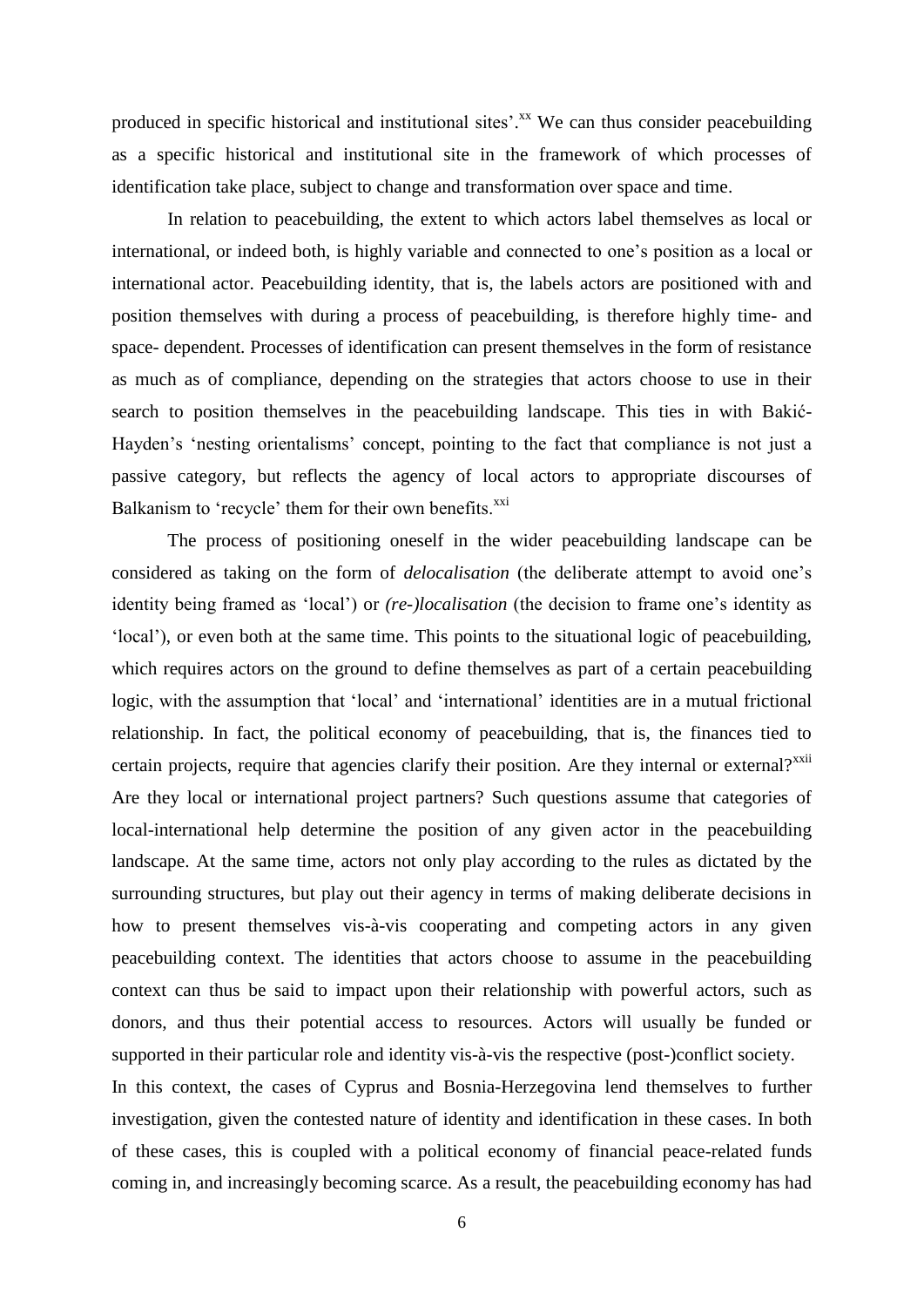to strongly rely on international funds, coupled with the presence of a variety of international actors. The interplay between different local and international identities in turn is illustrative of the contested nature of identification in a peacebuilding context.

### **Delocalisation**

Theoretical and policy discourses have long implied the notion of 'backwardness' to local identity. Policy documents often connect the 'local' to critiques of a 'lack of progress', 'lack of capacities', 'problems', 'failure', and so on.<sup>xxiii</sup> Academically speaking, discourses about the 'local' in peacebuilding contexts are shaped by Orientalism<sup>xxiv</sup> or, more geographically specifically, 'Balkanism', which, according to Bjelić, characterises the Balkans as a backwards-oriented discursive locality in order to establish a hierarchy in which the Balkans and its people are viewed as inferior to the West.<sup>xxv</sup> In a similar vein, Autesserre outlines how local mechanisms of conflict resolution have often been labelled as illegitimate in contrast to liberal conceptions of peacebuilding that stress their own legitimacy in their attempts to create channels through which change and social transformation can be catalysed.<sup>xxvi</sup> To give but one policy example, a UNDP discussion paper on local peace committees clearly implies that conflict is primarily 'local' in nature, thus requires local solutions which, amongst others should '[e]liminate conditions detrimental to peaceful relations and peace agreements'.<sup>xxvii</sup> This approach implies that the sources of conflict tend to stem primarily from local roots and are thus in need of resolution at that level. At the same time, this denies or at least plays down international dynamics which may, directly or indirectly, have contributed to the conflict in question. Here, international dynamics are thus not addressed as part of a wider picture of the conflict. It is, for instance, quite interesting that the outbreak of the war in the former Yugoslavia in the early 1990s is often analysed as a local civil war or a result of ethnicised local politics,<sup>xxviii</sup> while there are comparatively only few studies on the international contributions to this war.<sup>xxix</sup>

Interestingly we can observe a tendency of such discourses, blaming local dynamics and identities for the emergence of conflict, to not only be reproduced in the West, but they are often also found in 'local' discourses as well. Indeed, when conducting research in Bosnia-Herzegovina, I regularly found Bosnians telling me they thought that their own society needed external help or was incapable of bringing about change themselves. This is often linked to the assumption that the conflict at stake was a result of deficient local structures,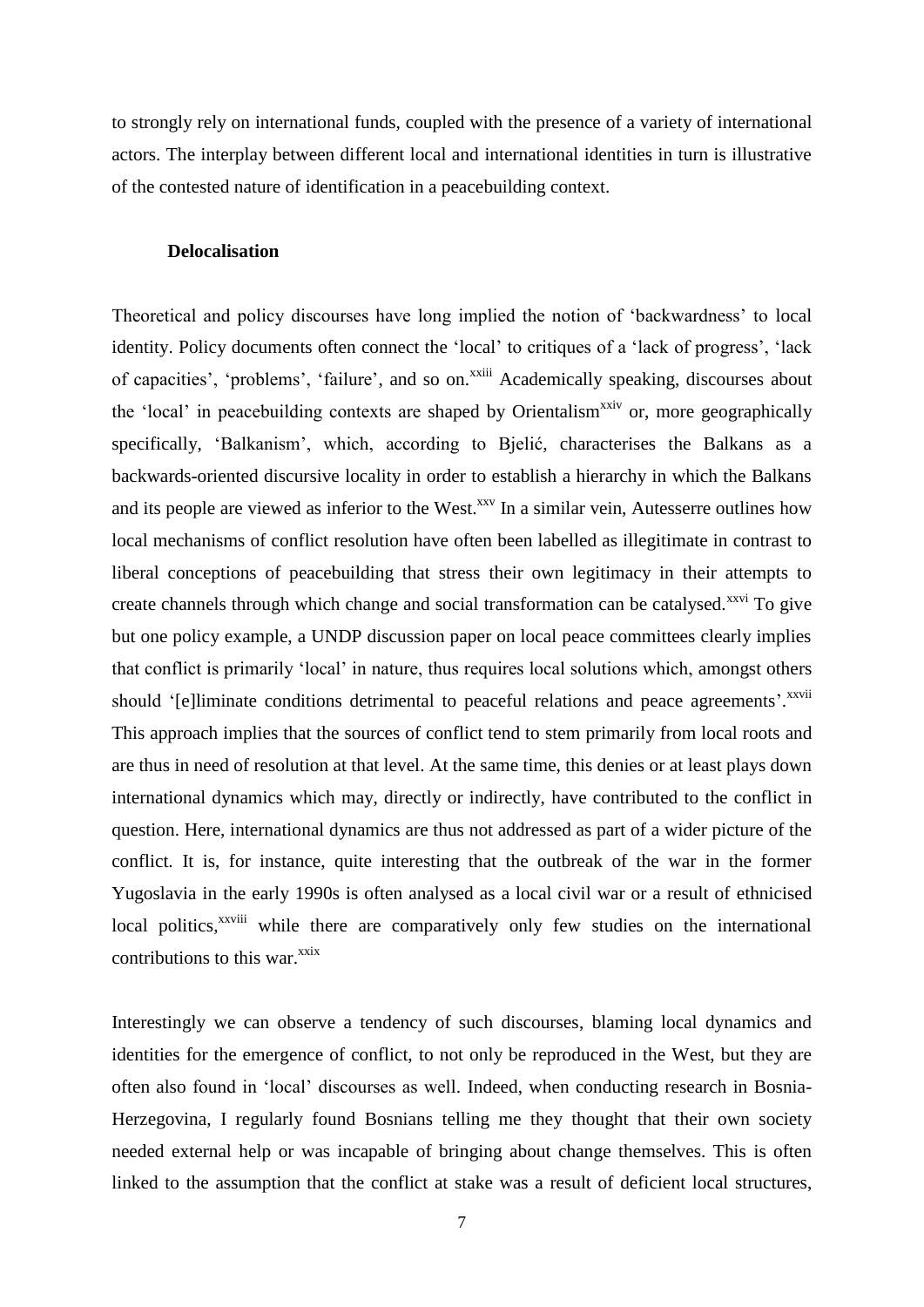and a lack of local capacity to prevent the occurrence of violence. Such assumptions can be found in different types of research, from both outsiders<sup>xxx</sup> and insiders.<sup>xxxi</sup> In that respect, the ability to build such allegedly missing capacities is seen to lie in the hands of ofteninternationalised non-governmental organisations (NGOs) as central actors, connected to international agencies and through which progress and modernisation can be brought. At the same time, these discourses serve to defend the top-down implementation of certain policies vis-à-vis grassroots actors. In Bosnia-Herzegovina, for example, the (semi-successful) international intervention to reform the police force, mainly conducted through the European Union Police Mission (EUPM), reflects the need to 'de-localise', and thus 'de-ethnicise' policing in the country.<sup>xxxii</sup> This is based on the assumption that the implementation of 'universal' (or, in this case, European) standards to the local context will lead to an improvement of local conditions and help overcome oppressive or conflictive practices inherent in the 'local'.

Similar processes are not least illustrated by the recruitment and employment practices of a number of international agencies, such as the Organisation for Security Cooperation in Europe (OSCE) or the Organisation for Economic Cooperation and Development (OECD). For instance, according to confidential OSCE sources (international staff), the organisation pays much less for local assistants than for international staff, although these local assistants are indispensable for the day-to-day work of the organisation, not least as they speak the local language(s) and are often deeply embedded in the social networks essential for the work of the organisation. In fact, local assistants are needed as they often act as gatekeepers to information.<sup>xxxiii</sup> Such duties are essential for the 'field' presence of the OSCE, but are not considered (that is, financially rewarded) as much as the task of analysis, which tends to be ascribed to international staff. This can be read as a worry of bias of local actors on the part of the organisation, and as international staff are perceived as more neutral in terms of being outsiders to the conflict, local actors are assumed to be more likely to be biased. Their role is therefore often reduced to operational tasks, which may create new dividing lines between these two tiers of staff. Such an approach artificially tries to deny any kind of hybridity and connectedness between local, national and international actors. It equally denies the subtlety of identity, which is not always strictly local or international, but in many cases, a construction between the two.

As outlined above, such discourses are often also perpetuated at local level as well. Often, there seems to be an ambition to represent and deliver 'international' - rather than 'local' –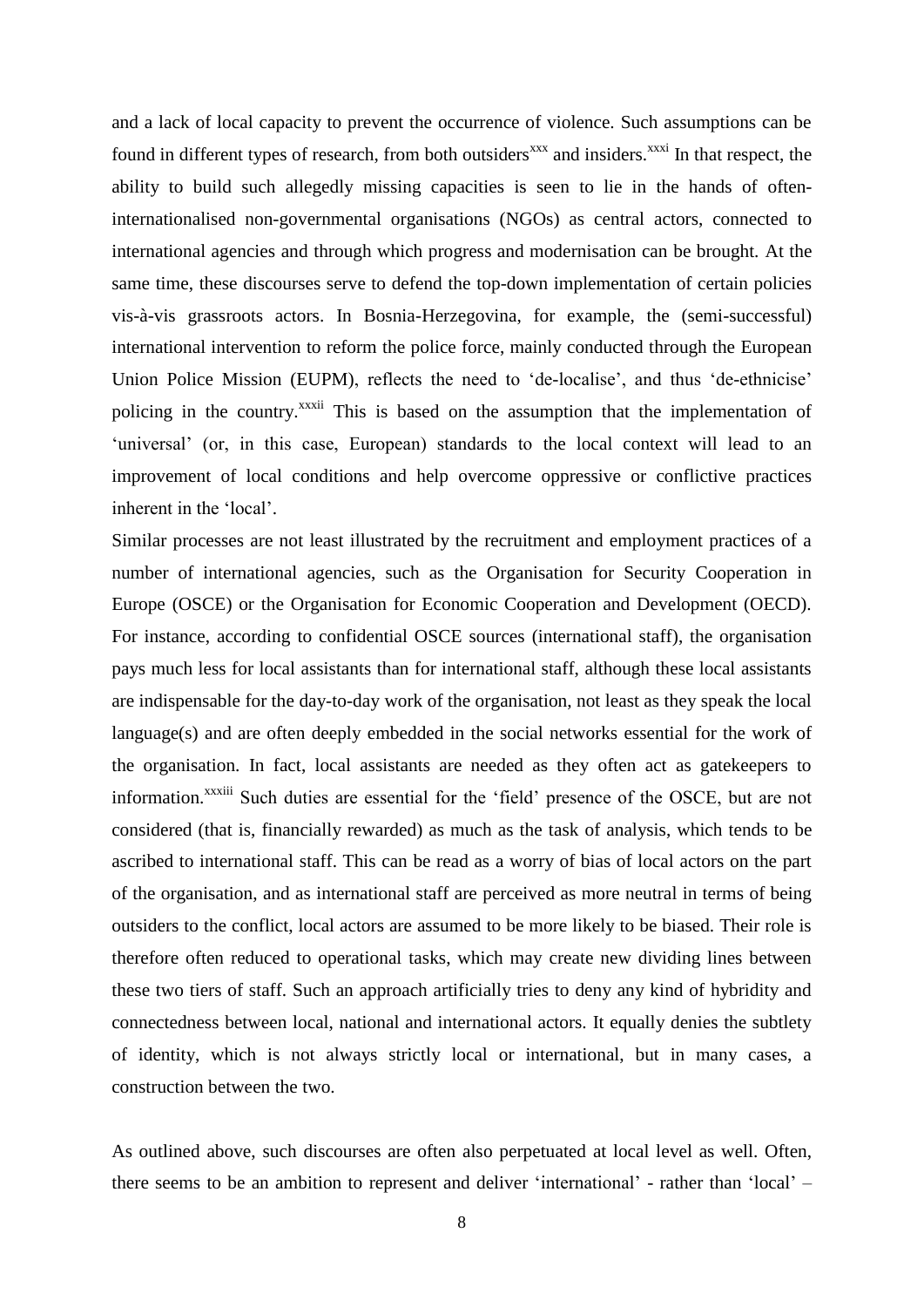skills as part of a larger international (read: Western) toolkit to facilitate conflict resolution and peacebuilding. This is particularly striking in Cyprus, where numerous individuals involved in any peace-related NGO or movement seem to have a degree from abroad, most notably from the US or the UK. Such degrees are seen as high in value, and indeed, even the practice of conflict resolution is, rather than being questioned as such, often seen as an American toolkit and thus in need of such input.<sup>xxxiv</sup> As a result, the education from outside the 'local' context of Cyprus grants the authority to talk about peace and to successfully work in this field, and, as numerous people working in the peace sector in Cyprus, particularly nongovernmental, have assured is that without their knowledge from training programmes and academic degrees abroad, they would have found it difficult to find a job in this sector. In fact, it seems to be an open secret on the island that one has to move abroad for a while if one hopes to be employed in this field. This is not least due to the widespread perception (in Cyprus, but also beyond) that local skills are inferior to international (or Western) skills, and the risk of bias outweighs the benefit of insider knowledge.<sup>xxxv</sup>

The need to 'improve' can also be seen as situated in the fact that working for international organisations can lend certain degrees of authority to local actors. An EU official working in BiH who is originally from the Republika Srpska (RS), for instance, outlined issues with being perceived as biased by fellow Bosnians, given their assumption he would support projects in RS more than those in the Federation.<sup>xxxvi</sup> For him, being part of the EU Delegation, and thus the international community as a whole, is a way of regaining some form of neutrality in terms of complementing or replacing his local identity with an international one. Indeed, the official kept stressing the procedural requirements associated with the funding application processes, which, as he stated, mainly come from Brussels and are therefore not subject to local bias.<sup>xxxvii</sup> In that sense, there seems to be a perception that being removed from local 'cooptation', or 'manipulation' lends more authority and legitimacy to peace operations as they can then claim more legitimacy in their attempts to overcome local conflict. International agency is therefore considered as less biased than local agency, thus taking the mandate of intervention and transformation for granted. Delocalising one's identity thus tends to mean an increasing degree of credibility and helps avoid accusations of being biased.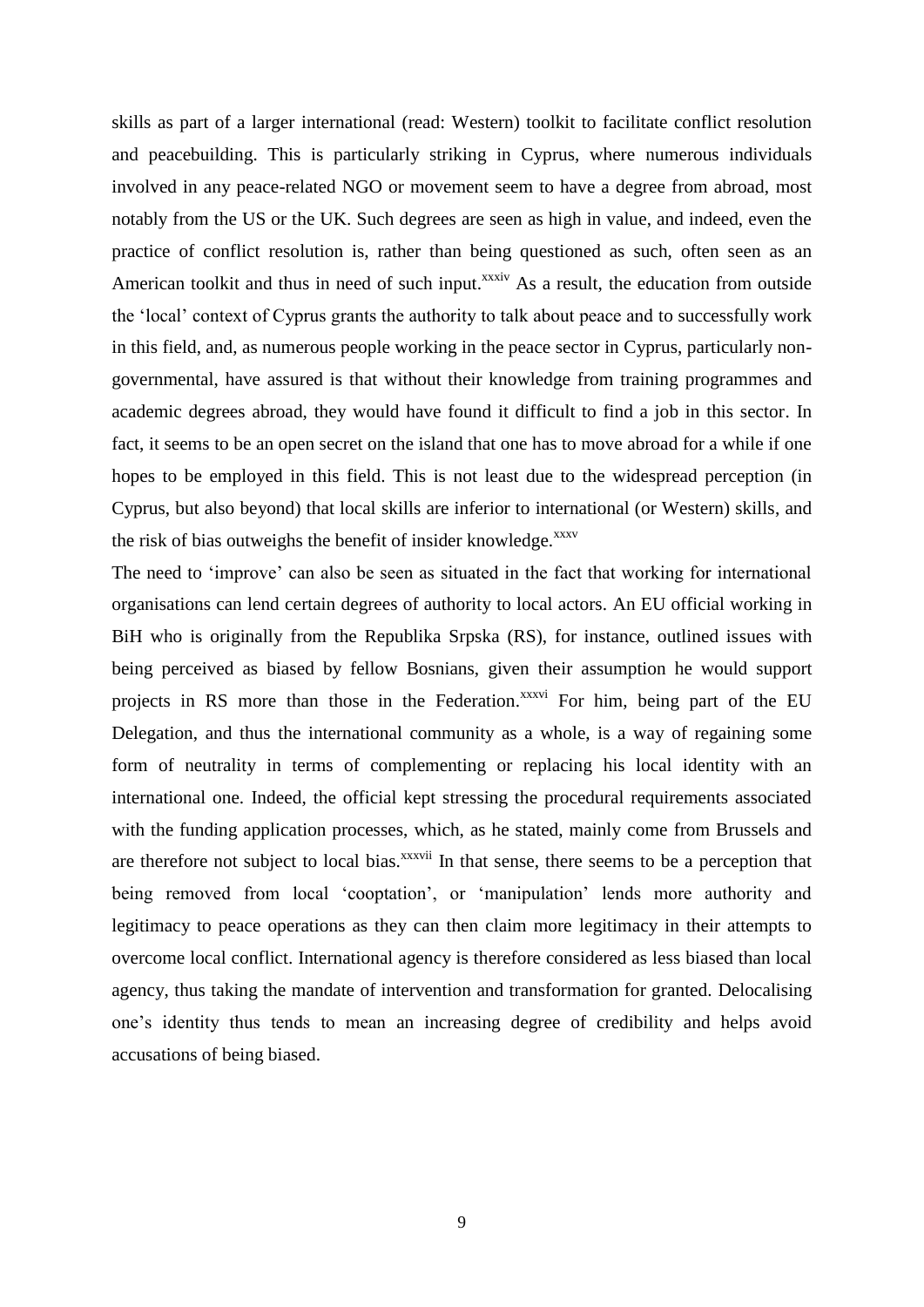#### **(Re-)localisation**

While we can see tendencies of delocalisation as outlined above, we can equally observe processes of (re-)localisation during the course of which local identity is reinforced, often used as an economic and political resource.

Particularly in the context of the local ownership turn, there has been an increasing emphasis on the promotion of the local connection of certain projects, mainly from the perspective of international donors who imply a higher legitimacy of their projects by localising their strategies in different shapes and forms.<sup>xxxviii</sup> In that respect, the legitimacy of peacebuilding activities is directly derived from the local identity of the project, and its rootedness in local networks, almost in the understanding of 'the more local, the more legitimate'.<sup>xxxix</sup> The localisation of peacebuilding projects, which have often been internationally designed, can happen in various ways, from the consultation of local stakeholders, as is recently the case with a number of projects addressing the redesign of different public, $x<sup>1</sup>$  to the employment of 'local' staff. In fact, from various interviews with the EU Delegation in Sarajevo, it became clear that, although they did not act much differently from their international colleagues, socalled 'local' employees would often emphasise their local connections to the country as a way of arguing that this grounds the EU's work in more local knowledge and legitimacy. This can be seen in line with the approach of the EU Delegation in Nicosia, Cyprus, with one of their projects being entitled 'Going Local'. This programme aims to reach out to the grassroots in a variety of ways and to bring people together outside the capital city.<sup>xli</sup> Such efforts in turn are intended to promote the legitimacy of the respective institution at local level, whilst local identity serves as a gateway to peacebuilding legitimacy. Talentino, for instance, points to the importance of investigating the ways in which peacebuilding policies are perceived by the respective target societies in terms of whether they manage to respond to the interests and ideals of the people. $x^{\text{li}i}$ 

Against this background, the EU's 'Going Local' programme in Cyprus evokes a sheen of legitimacy for their engagement as it implies a connection of the institution with its surroundings. At the same time, it has been acknowledged that this programme is only effective on the Greek Cypriot side.<sup>xliii</sup> Such an approach of course points to the contested nature of the 'local', which is never homogeneous, but complex and contested. In that sense, it is no secret that the EU's programme may not be able to cross the divide on the island, not least due to legal reasons, but is also situated in a contested Greek Cypriot community.<sup>xliv</sup> Yet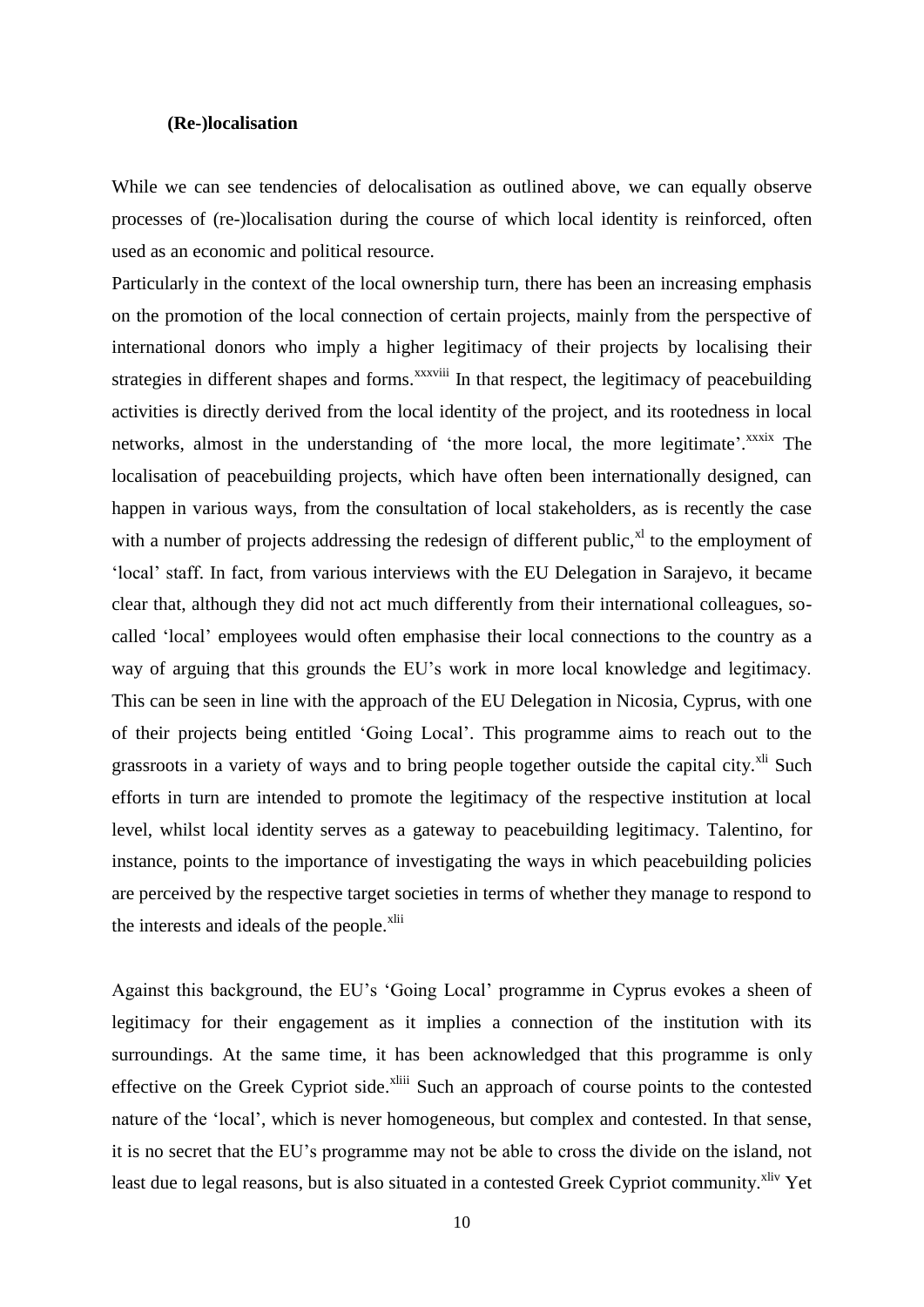in its institutional reception and engagement, the local is, not always, but often seen as 'one', and thus a central input factor to peacebuilding programmes. The lack of reflection on who is 'local' and how the 'local' can be represented then certainly raises questions of authenticity due to the multiple claims to what the 'local' includes and excludes.<sup>XIV</sup> Again, this mirrors the complexity of local culture that is produced by a variety of competing, conflictive and mutually reinforcing processes, while 'local subjects engage in the social activities of production, representation, and reproduction.<sup>'xlvi</sup>

At the same time, international organisations pick and choose the actors that they feel comfortable working with, that is, organisations which are local on the one hand, but speak the language of international organisations on the other hand. For instance, it has been suggested that the UN has shaped the bi-communal movement in Cyprus (which has been the main conflict resolution tool on the island since the 1990s) as an elitist NGO network, which has often created suspicion among the wider local communities<sup>xlvii</sup> as it is only 'the usual suspects' who come together. Xlviii Such debates tie in with the local ownership literature, which discusses the notion of authenticity, that is, the question as to whether the inclusion of local key actors into the peace-or state-building process enhances their legitimacy through the provision of authentic local values and norms. Such a problem-solving perspective, however, has often been considered to cement external intervention on a deep societal level and to create a gist of legitimacy, while not necessarily overcoming the power dichotomies between local and international actors.<sup>xlix</sup> It has been criticised as a rhetorical tool rather than deep transformation of power relations.<sup>1</sup> Against this background, being 'local' becomes a political resource as actors who are 'most local' act as gatekeepers to communities and to the political legitimisation of projects of intervention. We can therefore observe a commodification of local identity, which operates in a market-like environment. 'Local' NGOs emerge where donor money is available, and donors pass the money to such local partners to cover themselves and ensure the lowest possible degree of local resistance.<sup>li</sup> This, however, is not merely a one-way process during the course of which donors dictate the conditions of local ownership by themselves. Through the same process of labelling a project as local, local actors obtain authority, not only vis-à-vis their own communities, but also vis-à-vis the doors themselves as they are able to communicate local needs according to their own perceptions and needs. The risk of such processes of gatekeeping have indeed been well-addressed in literature around participatory action research.<sup>lii</sup>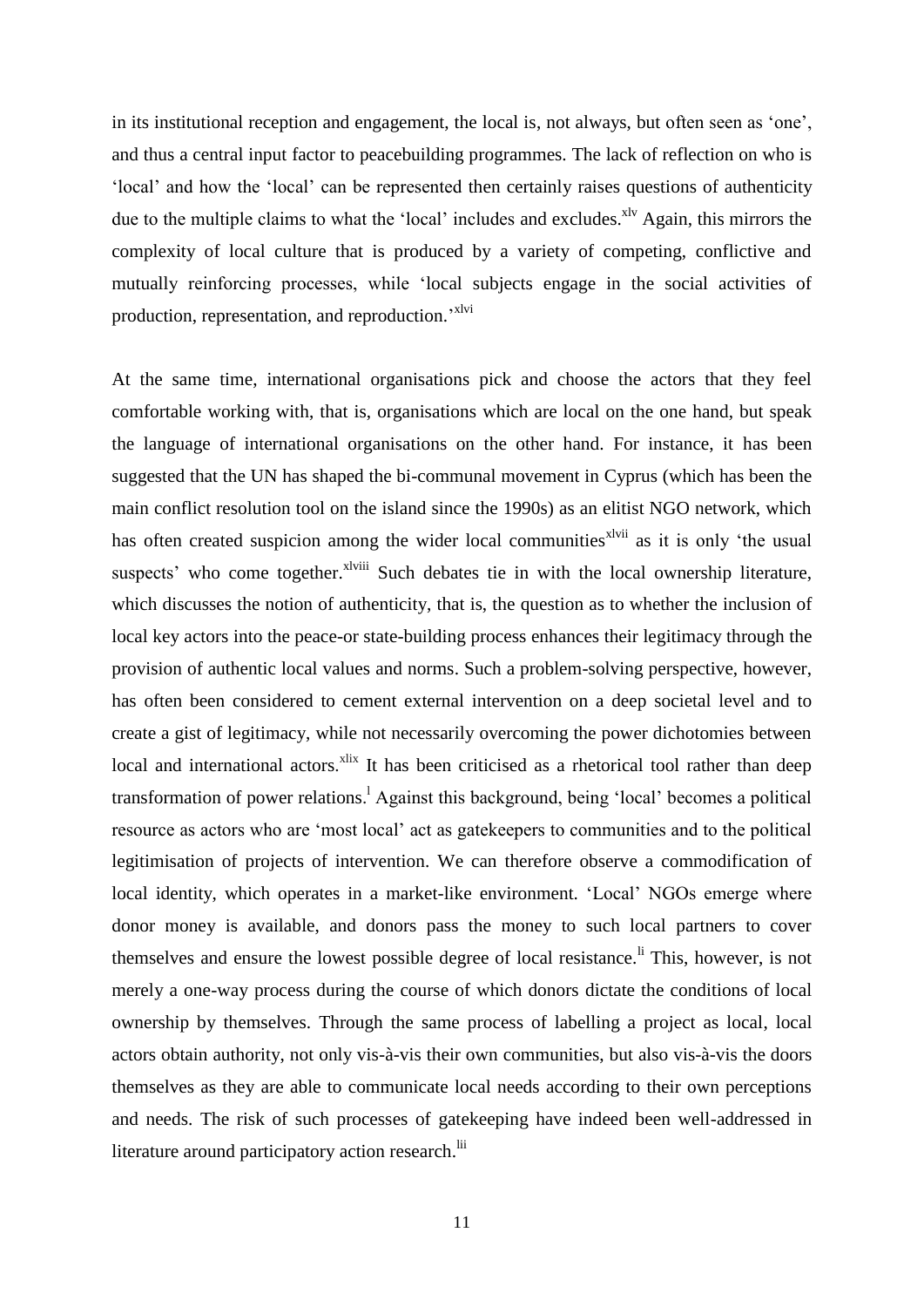This problematique is particularly evident in the context of war tours and dark tourism.<sup>liii</sup> In Mostar (Bosnia-Herzegovina), for instance, one can observe an ever increasing number of tours on the famous bridge, which was bombed in 1994 and has been rebuilt in 2004, mainly funded by the World Bank. Such tours raise questions around an authentic, local version of history, as well as who would be entitled to represent that history to outside visitors. Similarly, the walking tours popularly offered to visitors not only in Mostar but also in other (post-)conflict zones illustrate the extent to which their local identity gives the tour guides the authority to represent the history of the city in question, as Wiedenhoft Murphy has described with the example of Northern Ireland. Iv Indeed, the tour guides' very local identity and previous involvement in the respective conflict serve as political and economic resources to give them the authority to do this job. At the same time, the ambition and decision to act as 'local' representative of a particular historical narrative reflects the tour guides' agency to develop strategies that maximise their access to resources and income. In that sense, it can be argued that local identity can become a business factor as well as part of the shaping of the position of individuals and organisations in the peacebuilding landscape. It situates actors in networks (of tourism, of donor relations, of community positionality) and further determines the social links arising out of this jigsaw of local-global networks.<sup>1v</sup>

#### **Delocalisation and (re-)localisation in parallel**

It may now seem as if actors make a choice between delocalisation or (re-)localisation, depending on which option makes more sense in the respective political economy, or that these processes happen in a chronological shift. In contrast, I suggest that such processes are intertwined and are not mutually exclusive. In the case of Cyprus, such processes seem particularly intertwined, where local actors are considered actors who are originally from the island, while, as mentioned above, most locals active in peace work have a university degree from abroad. The constant redefinition of identity and self-positioning in the network between 'local' and 'international' is thus situated in a space in which different positionalities are linked to different social, political and economic outcomes. The question as to whether actors position themselves in a local context or not, is subject to a number of factors, such as the respective interlocutors and audiences to which they present themselves in one way or another.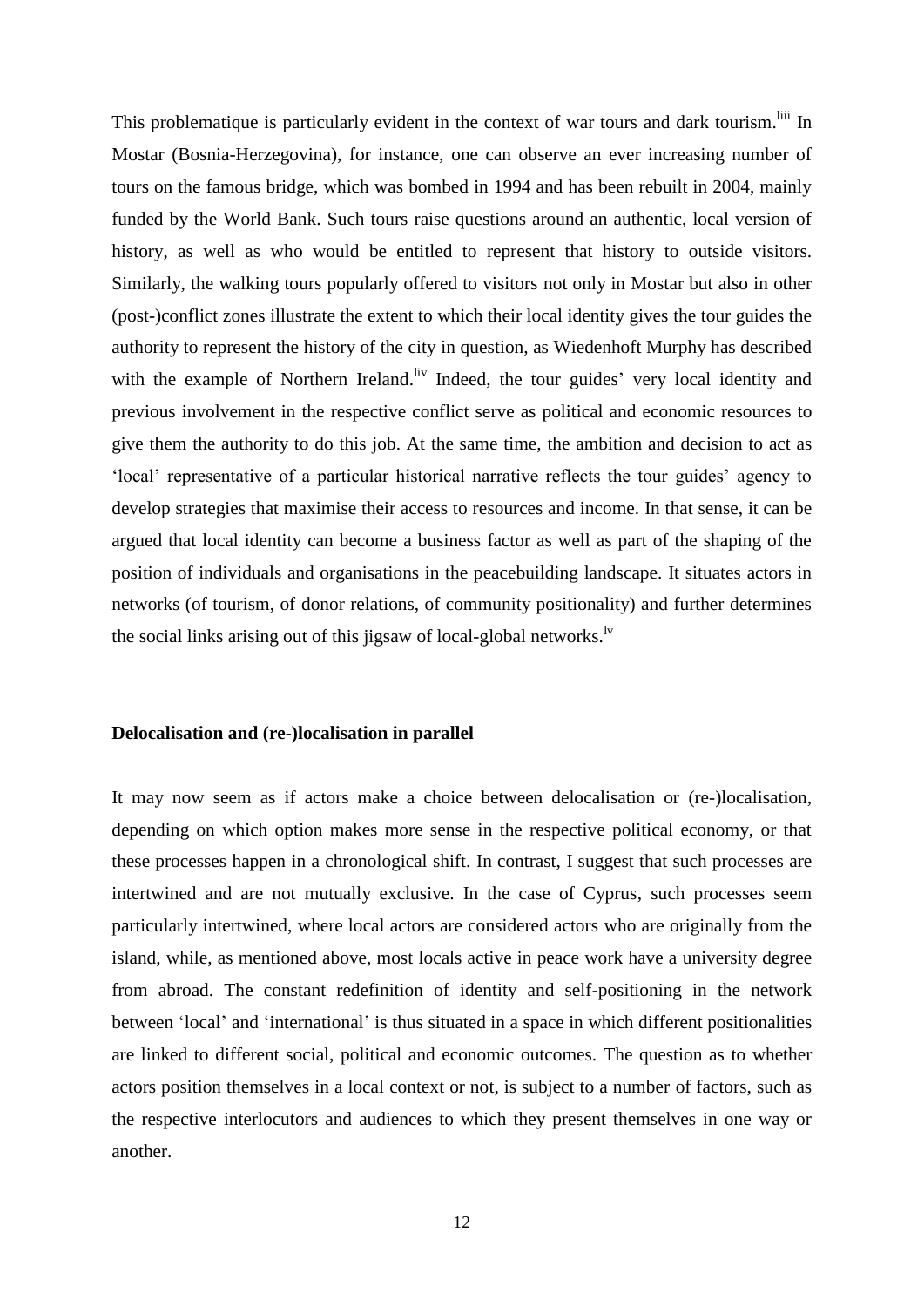While they are not diametrical opposites, I suggest that both delocalisation and (re- )localisation are deeply rooted in an Orientalist world view.<sup>1vi</sup> Local identity is either seen as a label of traditionality or even backwardness, or, alternatively, as an idealised, perhaps romantic state to be achieved in a particular socio-political context.<sup>Ivii</sup> At the same time, the choice to identify oneself as more or less local can also be read as a manifestation of agency and a deliberate positioning in the politics of hybrid peacebuilding.<sup>Iviii</sup> To quote but one example: I came across an NGO in Bosnia-Herzegovina which can hardly be put in the categories of local or international as they operate across spheres. The NGO clearly speaks an international language in the sense of professionalisation, which helps represent the organisation as internationally legitimised in the field. On the other hand, the organisation is keen to emphasise the 'local' nature of their projects, which deal with rural communities in Bosnia-Herzegovina, to communicate to their donors that their work has local legitimacy and relevance. <sup>lix</sup> The positionality as 'international', on the one hand, seems to go hand in hand with a notion of authority and competence. Local identity, which is, on the other hand, performed in parallel, suggests local ownership and legitimacy of projects and facilitates access to funding. Delocalisation and (re-)localisation therefore deploy networks, which operate at the same time and reinforce different aspects of peacebuilding, including credibility, authority, legitimacy and connections to other actors in the field.

#### **Local and international: Beyond the binary**

Against this background, we can assume that the notion of 'local' can be read as an ideal type at best, a type of identity which is discursively constituted in the search for peacebuilding identity and agency. Rather than a natural given, being 'local' can be a rhetorical device, or, in a more profound way, a way of positioning oneself in wider peacebuilding networks. Identity can therefore become an economic and political resource and is inherently contested and fluid. That, however, does not mean that identity is not meaningful. Instead, the position, and constant repositioning, of an actor in the networks of peacebuilding reflect not only the needs of the actor itself, but also the values and labels associated with being 'local' and 'international'. In this context, it becomes interesting to ask which label matters most under what conditions. This can be seen as particularly relevant in the context of the 2014 protests in Bosnia-Herzegovina, with masses of people openly protesting against the economic and political situation in their country. Indeed, many Bosnians have become politically active,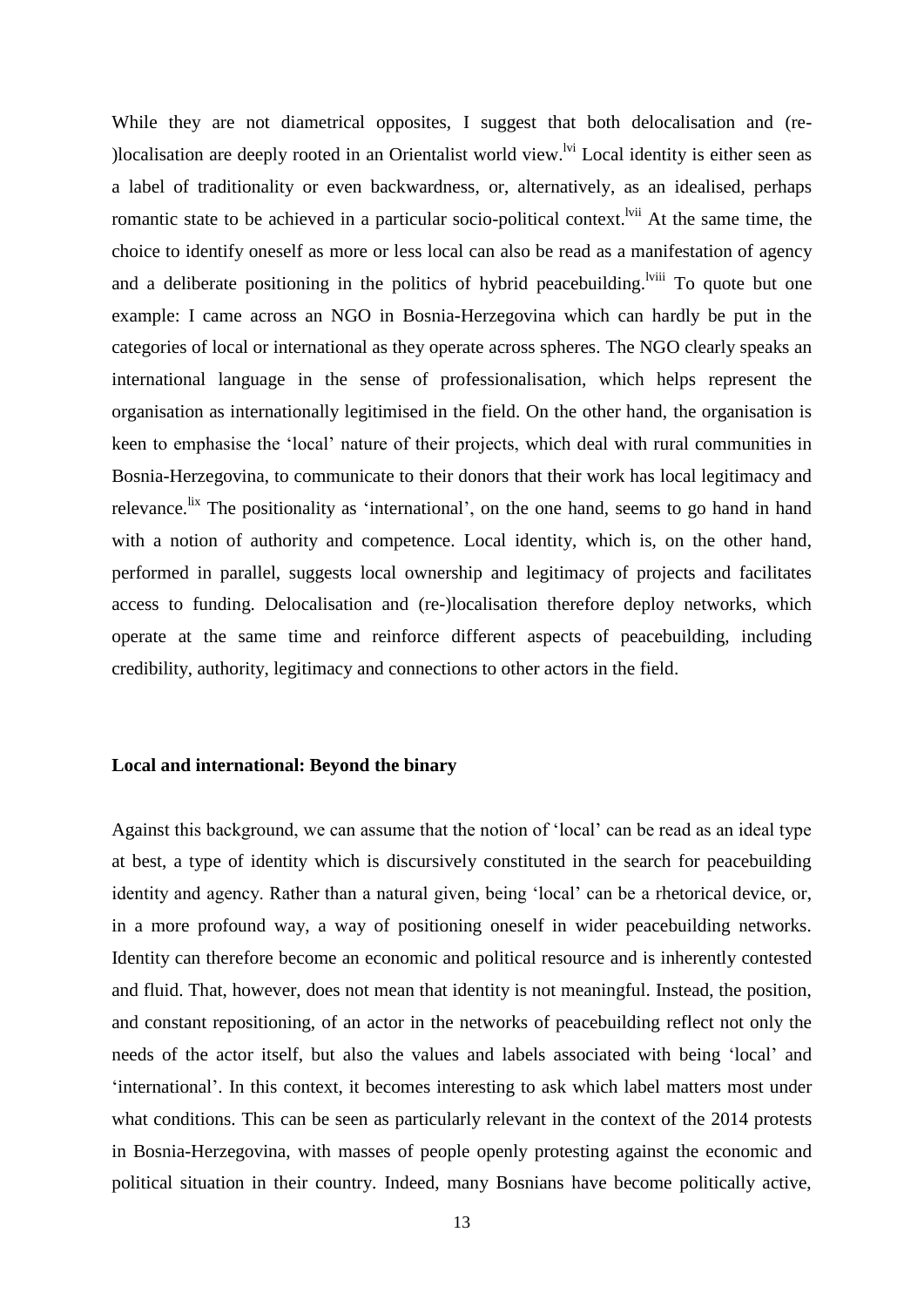citizens' plenaries have emerged, politicians have been forced to make concessions and some of them have even had to resign. This has perhaps come as a surprise to a number of local, national and international actors and academics alike who had largely been in agreement about the alleged political apathy of  $(local)$  Bosnian citizens.<sup>1x</sup> Along this line of argumentation, intentionally or not, 'local' Bosnians had been considered as apathetic and not involved in politics, often voiced as criticism against Bosnian society. Yet the protests that we were seeing in 2014 openly reject this notion of the apathetic local and can instead be seen as a reversal of representations. As Jansen shows, the emergence of a civic movement in the country seems to have come closer to what almost twenty years of international intervention and tutoring has not achieved, namely the construction of democratic structures that are locally owned and accountable to the host society rather than international institutions.<sup>Ixi</sup> In that respect, the Bosnian movement clearly reflects the need to reconsider the labels attached to local identity and reflects an understanding of local politics, which is less binary in nature, but instead finds its own responses to the contextual challenges posed by the socio-political environment of the state and the region. In that sense, 'local identity', just as much as international identity, can never be fully and comprehensively established. Instead, it evolves and develops contextually in the networked interplay between a jigsaw of actors who relate themselves in relation to, and differentiation from, other actors active in their field of activity. The self-representation and framing of one's peacebuilding identity can thus only be understood contextually, in the bigger picture of the politics and economics of peace at a given point in time. Hence, through their protests, local actors are teaching international actors about citizens' democracy and completely reverse the notion of the local as either backward or romantic and point to the need of rethinking seemingly neat categories. Such dynamics obviously raise the question of what the West can learn from actors who are deemed local and to what extent the locality of the West has to give up its claims to international legitimacy. ${}^{l*xii}*$ 

In such examples, we can see a multidimensional space opening up between international and local actors, in which identity categories are not fixed, but in constant transition. According to Ley, the local and the global are never separable, but are linked together in the everyday, in which we draw on both local and global identities.<sup>[kiii2</sup> Actors are therefore never just local or

**.** 

<sup>2</sup> What Ley refers to as 'global' is what I refer to as 'international' in this paper. A conceptual differentiation requires more nuance that what this article can achieve. See, for instance, Brühl and Rittberger, "From International to Global Governance." In this context, it should suffice to say that peacebuilding has, up to date, remained dominated by state-led policies and has therefore been framed as 'international' rather than 'global' in this article.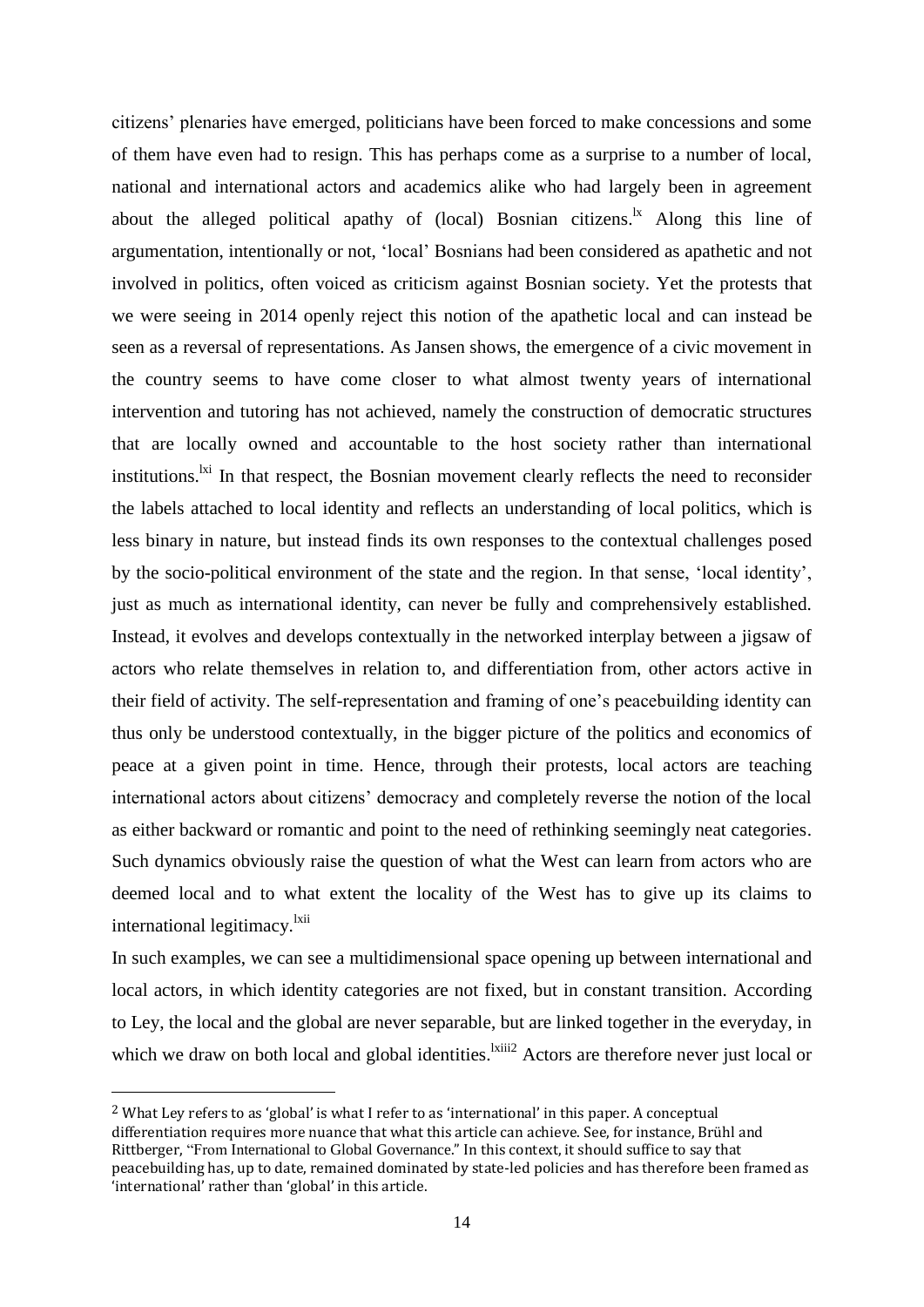international, but move along the spectrum between them, with economic, political, social and cultural forces constantly (re)defining their position in the light of the 'audience' to which identity is defined. The audience can be local or international communities, donors, politicians, or any other key stakeholders in the peacebuilding process. Moreover, as particular forms of identification (the local-international range being one dimension of many) have a political and/or economic value attached to them, such processes facilitate selfidentification as 'local', or 'less local', under the respective circumstances. It is especially in the field of international peacebuilding where the need to identify oneself along the spectrum of local-international identity is essential as far as access to funding, networks, communication, legitimacy and authority are concerned. As outlined above, the political economy of international peacebuilding is determined by such forms of identification and the resources attached to them.

# **Conclusion**

This article has challenged the notion that peacebuilding identity is stable and can be strictly divided into a binary representation of 'local' versus 'international'. It has suggested that identities are not primordial, but need to be read in the political, social and economic landscape of peacebuilding, which represents the canvas on which actors position themselves along multiple lines of identification. This is neither to argue that local actors are predetermined by the peacebuilding landscape, nor that they are 'unruly' or in need of intervention. In contrast, this article has suggested that processes of identity-formation reflect the agency of actors to position themselves vis-à-vis the interveners, while also acknowledging the complexity of such processes. In that sense, actors legitimately delocalise and (re-)localise in different contexts and vis-à-vis different audiences, while such processes can even happen in parallel or in chronological shift. Delocalisation supports claims to authority and neutrality, while (re-)localisation serves as a way of acting as gatekeepers and translators between international actors and the communities intervened upon. As a result, we can read the fluidity of peacebuilding identities as a challenge to the notion that peacebuilding identities are binary – that is international/local; conflictive/ peaceful; interestdriven/altruistic. In contrast, what this conceptualisation highlights is the need to acknowledge the fact that identities do not remain in neat categories, but transgress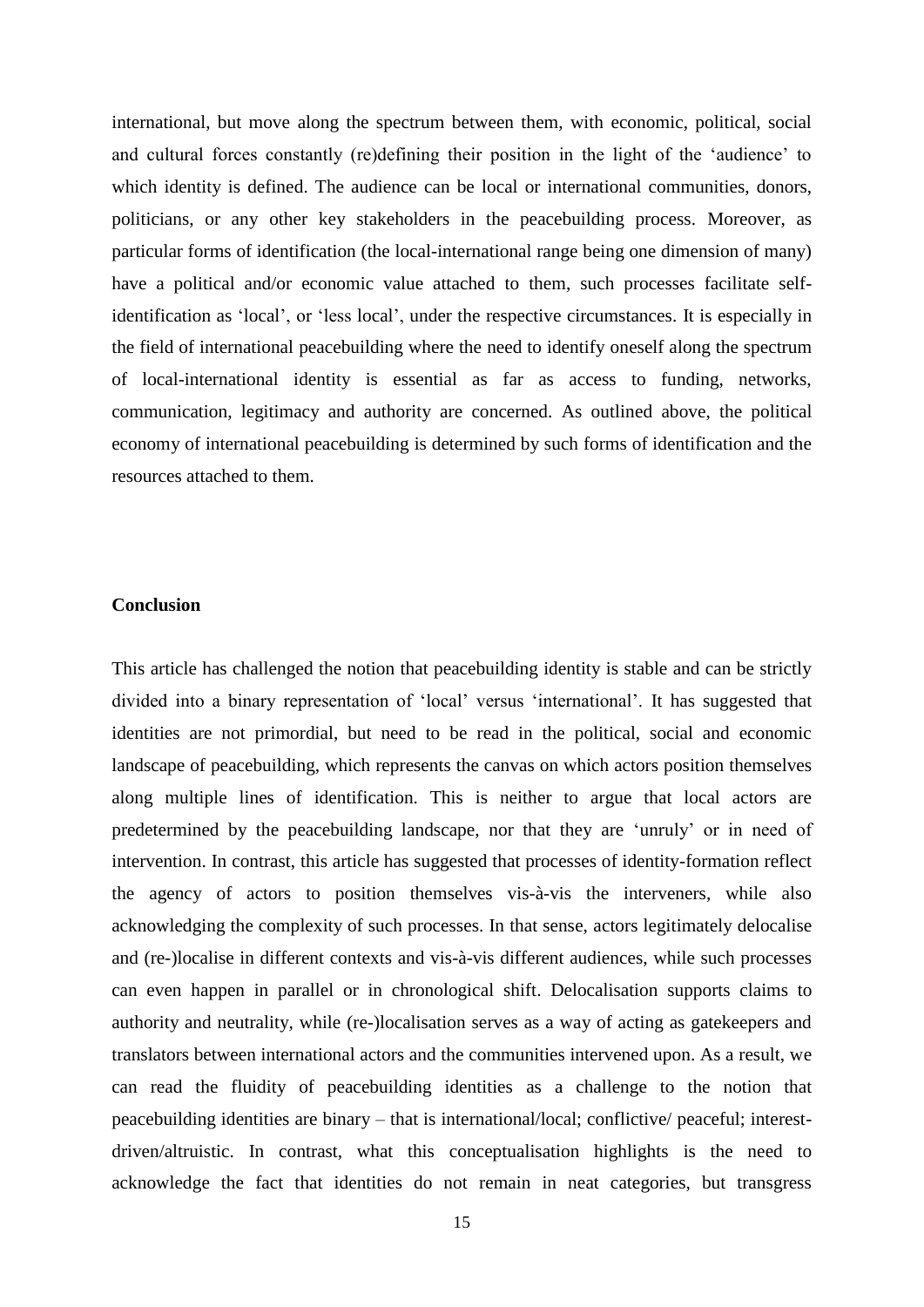boundaries. 'Local' identity is therefore not merely a victim of international intervention, but it sets its own conditions and by itself re-shapes international agency and the associated categories of meaning. The positioning in one way or another is driven by a variety of factors, and is linked to security concerns as well as political, social and ethical questions in terms of one's position in society. In this vein, this article calls for the need to investigate identity and agency as processual categories and helps understand the competing understandings and usages of the term 'local', which is semantic, political, economic, cultural, but also strategic, in nature.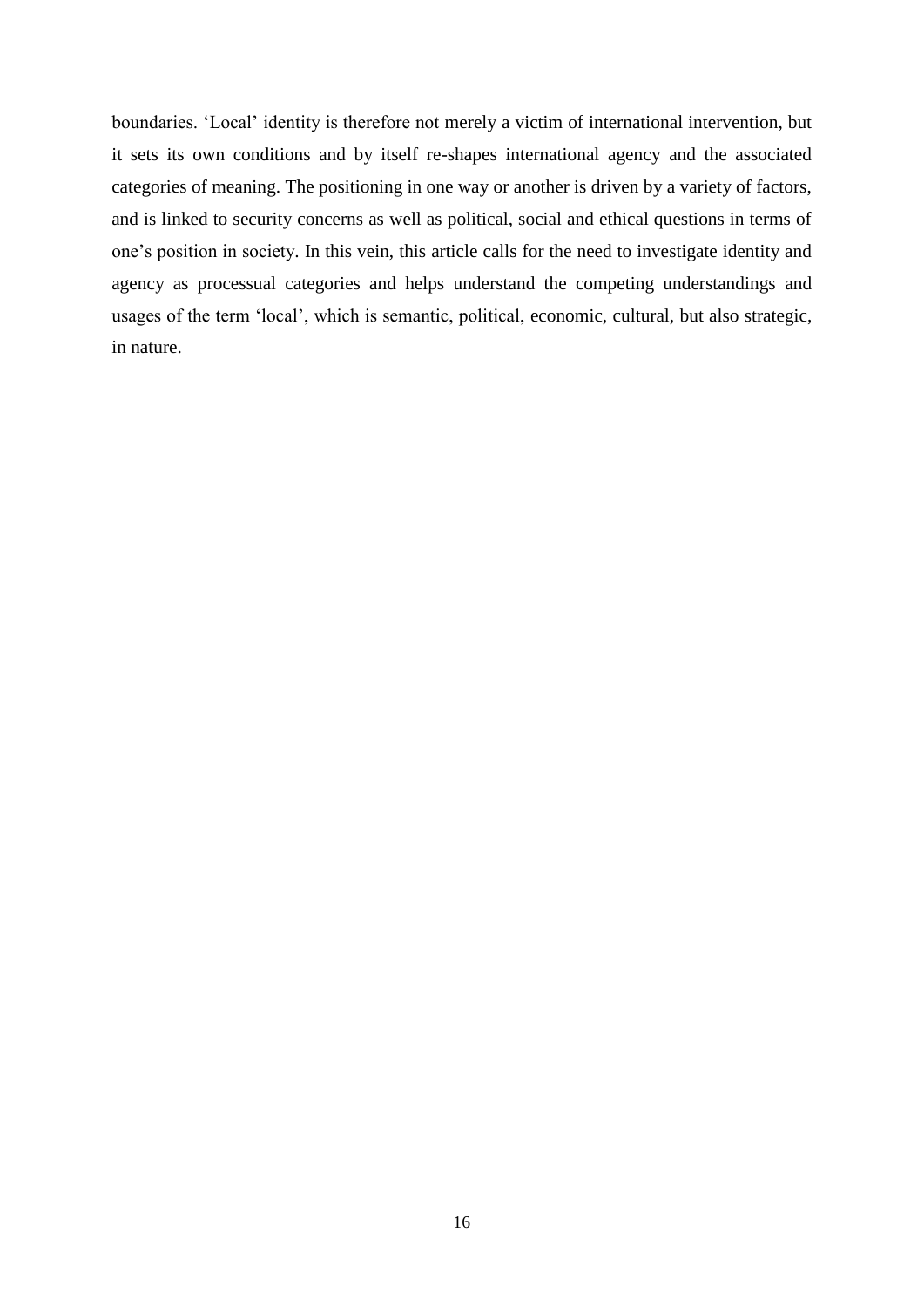#### **Bibliography**

- Appadurai, Arjun. *Modernity at Large: Cultural Dimensions of Globalization*. Minneapolis, Minn.: University of Minnesota Press, 1996.
- Autessere, Severine. "Hobbes and the Congo: Frames, local violence, and international intervention". *International Organization* 63, no. 2 (2009): 249-280.
- Bakić-Hayden, Milica. "Nesting Orientalisms: The Case of Former Yugoslavia." *Slavic Review* 54, no.4 (1995): 917-931.
- Barth, Fredrik. "Introduction." in *Ethnic groups and boundaries: the social organization of culture difference*, edited by Fredrik Barth, 9-38. Prospect Heights, Ill.: Waveland Press, inc., 1998, 1969.
- Bhabha, Homi K. "The Other Question… Homi K Bhabha Reconsiders the Stereotype and Colonial Discourse." *Screen* 24, no.6 (1983): 18-36.
- Bjelić, Dušan I. "Introduction: Blowing Up the "Bridge"". In *Balkan as metaphor: between globalization and fragmentation*, edited by Dušan I. Bjelić and Obrad Savić, 1-22. *Balkan as metaphor: between globalization and fragmentation*. Cambridge, MA: MIT Press, 2002.
- Björkdahl, Annika and Johanna Mannergren Selimovic. "Spaces of Appearance Manifestations of peace(s) and agonistic peacebuilding in the cityscape." Paper presented at "Precarious Peacebuilding" Conference, Stockholm, October 1-2, 2013.
- Bourdieu, Pierre. "The Social Space and the Genesis of Groups." *Theory and Society* 44, no.6, 1985: 723-744.
- Bozic-Roberson, Agneza. "Words before the War: Milosevic's Use of Mass Media Band Rhetoric to Provoke Ethnopolitical Conflict in Former Yugoslavia (1)." *East European Quarterly* 38, no. 4 (2004): 395-409.
- Brown, Richard Harvey. "Cultural Representation and Ideological Domination." *Social Forces* 71, no.3 (1993): 657-676.
- Brühl, Tanja and Volker Rittberger. "From International to Global Governance. Actors, Collective-Decision-Making, and the United Nations in the World of the Twenty-First Century", in *Global Governance and the United Nations System*, edited by Volker Rittberger, 1 - 47. Tokyo: The United Nations University Press, 2001.
- Chandler, David. *Bosnia: Faking democracy after Dayton*. London; Sterling, Va: Pluto Press, 1999.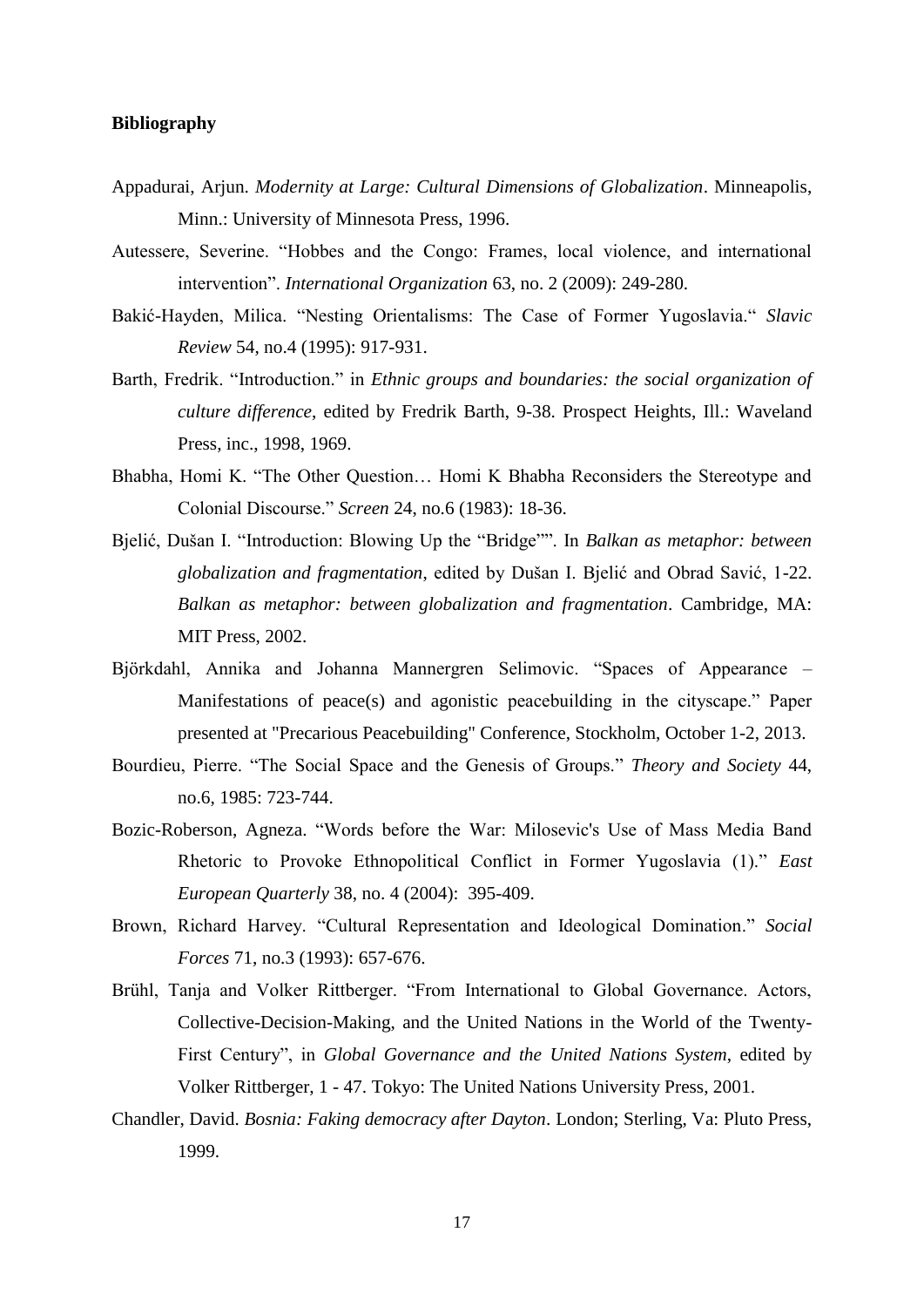- Chandler, David. "The Liberal Peace: Statebuilding, Democracy and Local Ownership." In *Rethinking the Liberal Peace: External Models and Local Alternatives,* edited by Shahrbanou Tadjbakhsh, 77-88. London: Routledge: 2011.
- Clifford, James. "Introduction: Partial Truths". In *Writing Culture: the Poetics and Politics of Ethnography: A School of American Research Advances Seminar*, edited by James Clifford and George E. Marcus, 1-26. Berkeley: University of California Press, 1986.
- Cooke, Bill and Uma Kothari. "The Case for Participation as Tyranny". In *Participation: The New Tyranny?*, edited by Bill Cooke and Uma Kothari, 1-15. London: Zed Books, 2001.
- Council of Europe. "THE CONGRESS / RECOMMENDATION 339 (2013) 21 March 2013". 2013. Accessed 02 May 2014. [https://wcd.coe.int/com.instranet.InstraServlet?command=com.instranet.CmdBlobG](https://wcd.coe.int/com.instranet.InstraServlet?command=com.instranet.CmdBlobGet&InstranetImage=2511412&SecMode=1&DocId=1996728&Usage=2) [et&InstranetImage=2511412&SecMode=1&DocId=1996728&Usage=2.](https://wcd.coe.int/com.instranet.InstraServlet?command=com.instranet.CmdBlobGet&InstranetImage=2511412&SecMode=1&DocId=1996728&Usage=2)
- Devic, Ana. "Transnationalization of Civil Society in Kosovo: International and Local Limits of Peace and Multiculturalism." *Ethnopolitics* 5, no.3 (2006): 257-273.
- Donais, Timothy "Empowerment or Imposition? Dilemmas of Local Ownership in Post-Conflict Peacebuilding Processes." *Peace & Change* 34, no. 1 (2009): 3–26.
- Doyle, Michael and Nicholas Sambanis. "International Peacebuilding: A Theoretical and Quantitative Analysis". *American Political Science Review*, 94, no.4 (2000): 779- 801.
- The East Timor National NGO Forum. "ET NGO paper for Donors' Conference June 2001", Dili. 2001. Accessed 19 April 2014. [http://members.pcug.org.au/~wildwood/01junetngopaper.htm#capacity.](http://members.pcug.org.au/~wildwood/01junetngopaper.htm#capacity)
- Erdman, Gero and Ulf Engel. "Neopatrimonialism Reconsidered: Critical Review and Elaboration of an Elusive Concept." *Commonwealth & Comparative Politics* 45, no. 1 (2007): 95–119.
- Fabian, Johannes. "Presence and Representation: The Other and Anthropological Writing". *Critical Inquiry* 16, no.4 (1990): 753-772.
- Gifford, Blair and Andrew Kestler. "Toward a theory of local legitimacy by MNEs in developing nations: Newmont mining and health sustainable development in Peru". *Journal of International Management* 14 (2008): 340–352.
- Hall, Stuart. "Introduction: Who Needs 'Identity'?". In *Questions of Cultural Identity,* edited by Stuart Hall and Paul du Gay, 1-17. London: Sage, 1996.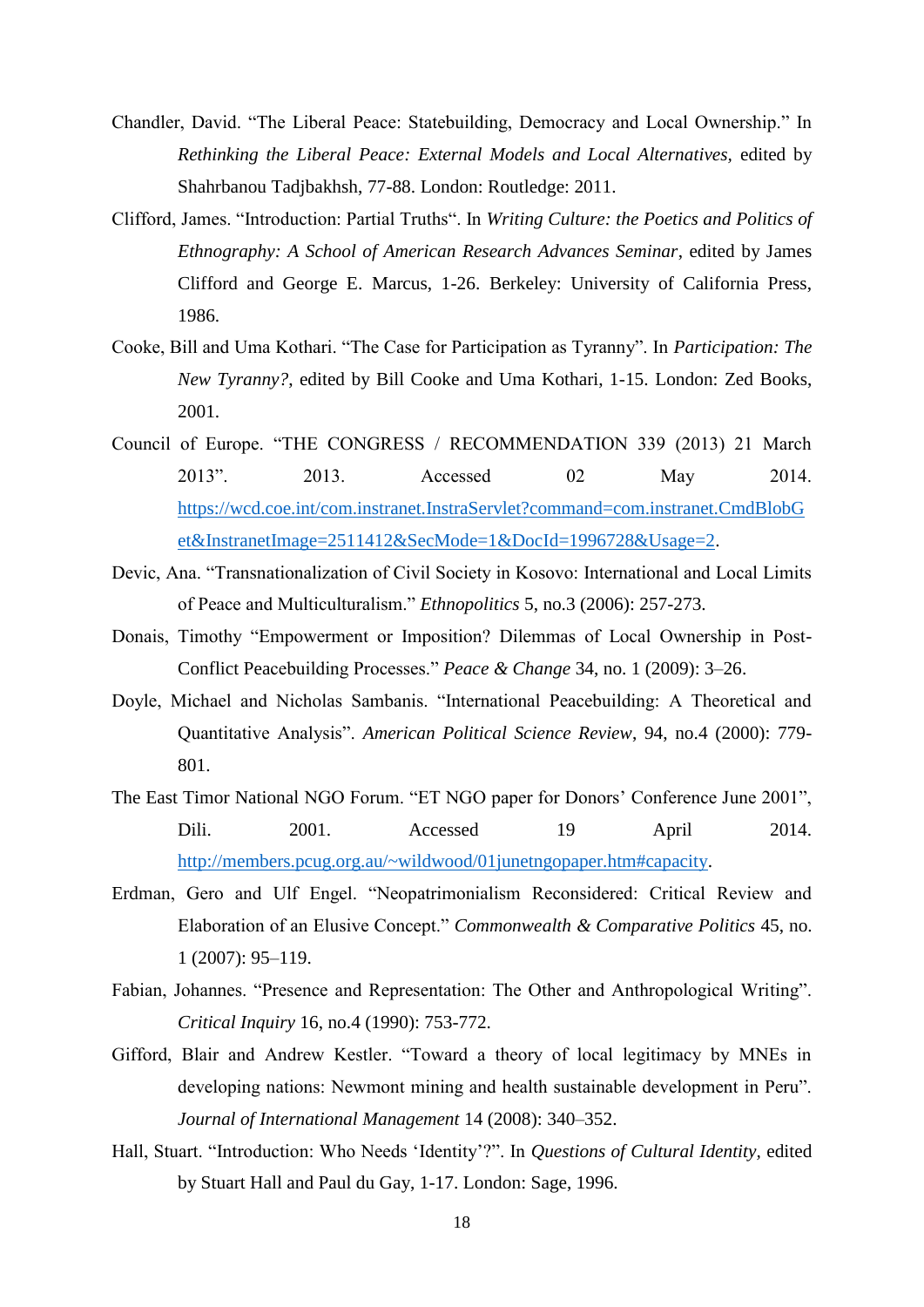- Hellmueller, Sara. "International and Local Actors in Peacebuilding: Why Don't They Cooperate? swisspeace working paper. 2014. Accessed 03/09/14. [http://www.swisspeace.ch/fileadmin/user\\_upload/Media/Publications/WP\\_4\\_2014.p](http://www.swisspeace.ch/fileadmin/user_upload/Media/Publications/WP_4_2014.pdf) [df](http://www.swisspeace.ch/fileadmin/user_upload/Media/Publications/WP_4_2014.pdf) .
- International Crisis Group. "Bosnia's stalled police reform: No progress, no EU". Europe Report  $N^{\circ}$  164. 2005. accessed 21/07/09. [http://www.crisisgroup.org/home/index.cfm?id=3645&l=1.](http://www.crisisgroup.org/home/index.cfm?id=3645&l=1)
- Jansen, Stef. "Can the Revolt in Bosnia and Herzegovina Send a Message To the Wider World?" 2014. Accessed 13/02/14. [http://www.balkaninsight.com/en/blog/can-the](http://www.balkaninsight.com/en/blog/can-the-revolt-in-bosnia-and-herzegovina-send-a-message-to-the-wider-world)[revolt-in-bosnia-and-herzegovina-send-a-message-to-the-wider-world.](http://www.balkaninsight.com/en/blog/can-the-revolt-in-bosnia-and-herzegovina-send-a-message-to-the-wider-world)
- Jukic, Elvira. "Report Highlights Young Bosnians' Political Apathy". BalkanInsight. 2012. Accessed 02/05/14. [http://www.balkaninsight.com/en/article/young-bosnians](http://www.balkaninsight.com/en/article/young-bosnians-mistrust-politics-but-lack-initiative)[mistrust-politics-but-lack-initiative.](http://www.balkaninsight.com/en/article/young-bosnians-mistrust-politics-but-lack-initiative)
- Kaplan, Robert D. *Balkan Ghosts: A Journey Through History*. New York: Vintage, 1993.
- Kappler, Stefanie. "Liberal Peacebuilding's Representation of the Local: The Case of Bosnia and Herzegovina". In *Hybrid Forms of Peace: From Everyday Agency to Post-Liberalism*, edited by Oliver Richmond and Audra Mitchell, 260-276. Basingstoke: Palgrave Macmillan, 2011.
- Kappler, Stefanie. *Local Agency and Peacebuilding. EU and International Engagement in Bosnia-Herzegovina, Cyprus and South Africa*. Basingstoke; New York: Palgrave, 2014.
- Kusow, Abdi M. "Beyond Indigenous Authenticity: Reflections on the Insider/Outsider Debate in Immigration Research". *Symbolic Interaction* 26, no. 4 (2003): 591–599.
- Latour, Bruno. *Reassembling the Social. An Introduction to Actor-Network Theory*. New York: Oxford University Press, 2005.
- Ley, David. "Transnational spaces and everyday lives". *Transactions of the Institute of British Geographers* 29, no.2 (2004): 151–164.
- MacDonald, David Bruce. *Balkan holocaust? Serbian and Croatian victim-centred propaganda and the war in Yugoslavia*. Manchester: Manchester University Press, 2002.
- Mac Ginty, Roger. *International peacebuilding and local resistance: hybrid forms of peace.*  New York: Palgrave Macmillan, 2011.
- Mac Ginty, Roger and Oliver P Richmond. 'The local turn in peacebuilding'. *Third World Quarterly* 34, no.5 (2013): 763-83.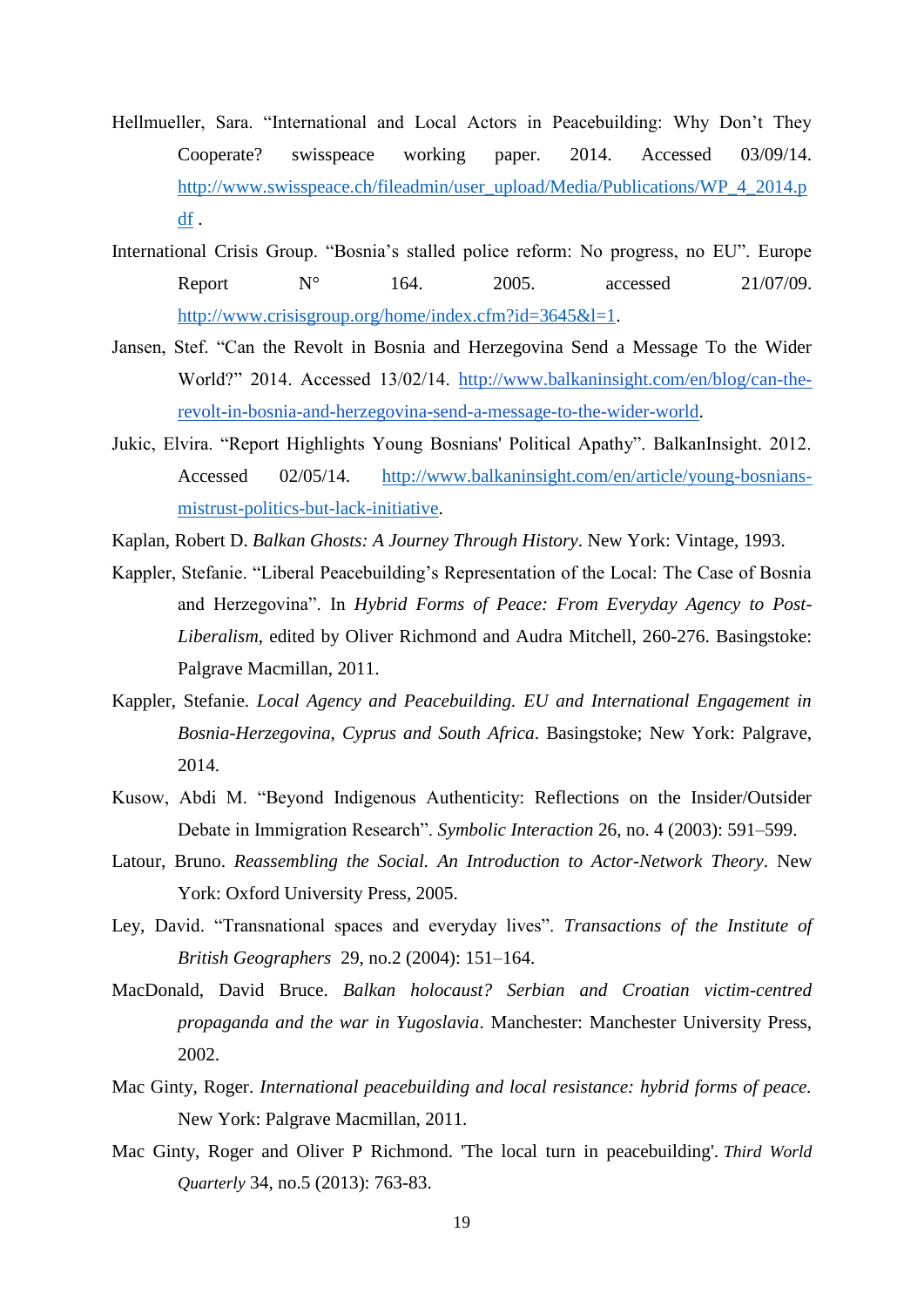- Naef, Patrick. "Touring the *Traumascape*: 'War Tours' in Sarajevo". In *Speaking the Unspeakable, edited by* Catherine Ann Collins and Jeanne Ellen Clark, 237-244. Oxford: Interdisciplinary Press, 2011.
- Oberschall, Anthony. "The manipulation of ethnicity: from ethnic cooperation to violence and war in Yugoslavia". *Ethnic and Racial Studies* 23, no. 6 (2000): 982-1001.
- Paffenholz, Thania. "Designing Transformation and Intervention Processes". Berghof Research Center for Constructive Conflict Management. 2004. accessed 20/05/14.

[http://www.berghof-handbook.net/documents/publications/paffenholz\\_handbook.pdf.](http://www.berghof-handbook.net/documents/publications/paffenholz_handbook.pdf)

- Papadakis, Yiannis. "Greek Cypriot Narratives of History and Collective Identity: Nationalism as a Contested Process". *American Ethnologist* 25, no. 2 (1998): 149– 165.
- Pouligny, Béatrice. "Civil Society and Post-Conflict Peacebuilding: Ambiguities of International Programmes Aimed at Building 'New' Societies". *Security Dialogue* 36, no. 4 (2005): 495-510.
- Ramet, Sabrina P. *Thinking about Yugoslavia. Scholarly Debates about the Yugoslav Breakup and the Wars in Bosnia and Kosovo*. Cambridge: Cambridge University Press, 2005.
- Richmond, Oliver P.. "The Romanticisation of the Local: Welfare, Culture and Peacebuilding". *The International Spectator* 44, no.1 (2009): 149-169.
- Richmond, Oliver P. "Beyond Local Ownership in the Architecture of International Peacebuilding". *Ethnopolitics* 11, no.4 (2012): 354-375.
- Said, Edward. *Orientalism*. New York: Vintage, 1978.
- Said, Edward. "Representing the Colonized: Anthropology's Interlocutors". *Critical Inquiry* 15, no.2 (1989): 205-225.
- Sekulić, Duško, Garth Massey and Randy Hodson (2006), "Ethnic intolerance and ethnic conflict in the dissolution of Yugoslavia", *Ethnic and Racial Studies* 29, no. 5 (2006): 797-827.
- Sen, Amartya. *Identity and Violence: The Illusion of Destiny*. London: Allan Lane, 2006.
- Slack, J. Andrew. "Population Dynamics and Susceptibility for Ethnic Conflict: The Case of Bosnia and Herzegovina". *Journal of Peace Research* 38, no. 2 (2001): 139-161.
- Spencer, Jonathan. *Anthropology, Politics, and the State. Democracy and Violence in South Asia*. Cambridge: Cambridge University Press, 2007.
- Talentino, Andrea K. "Perceptions of peacebuilding: The dynamic of imposer and imposed upon". *International Studies Perspectives* 8, no.2 (2007): 152-171.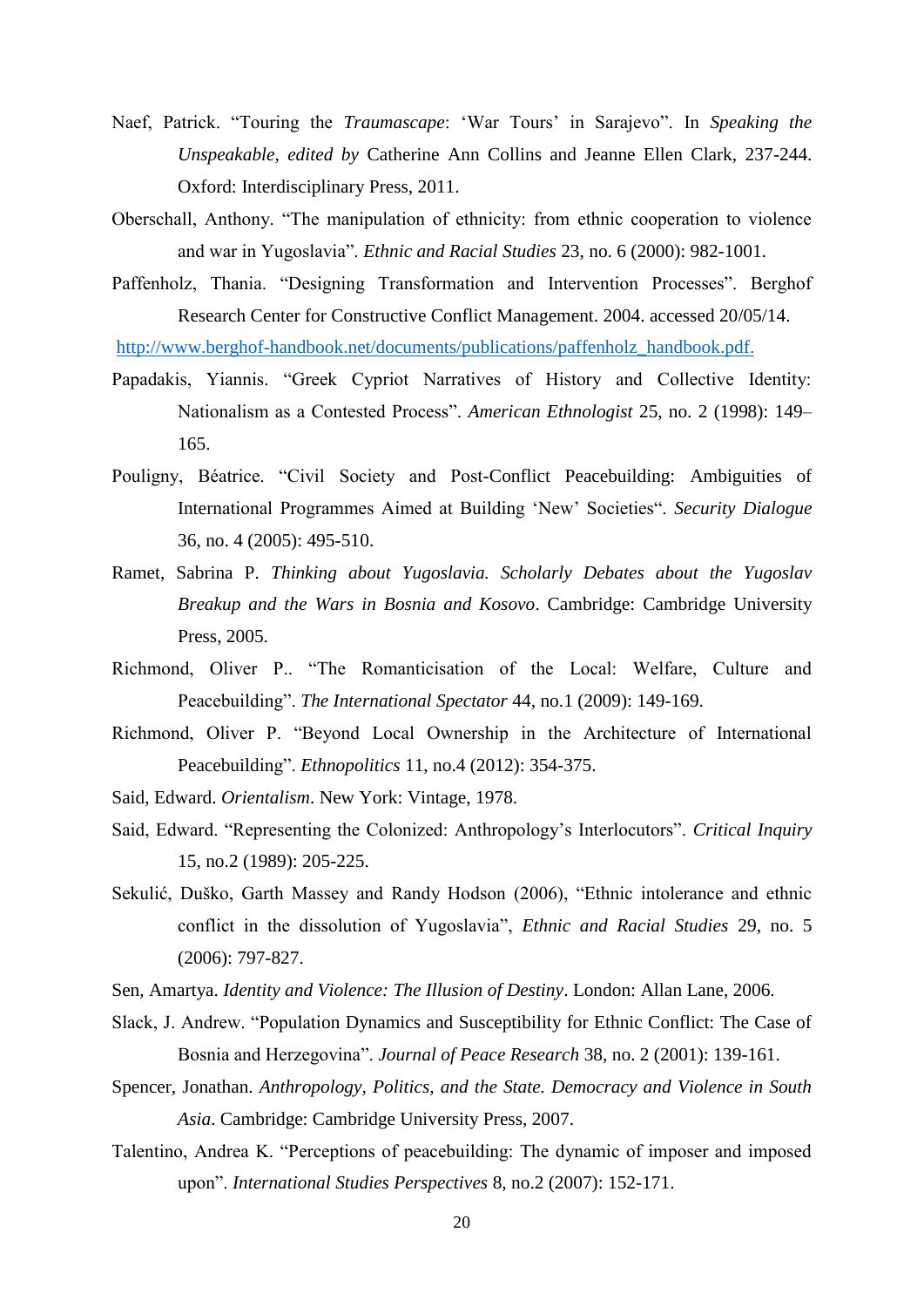UNDP. "An Architecture for Building Peace at the Local Level: A Comparative Study of Local Peace Committees. A Discussion Paper By Andries Odendaal". 2010. Accessed 03/09/14. [http://www.un.org/en/land-natural-resources](http://www.un.org/en/land-natural-resources-conflict/pdfs/UNDP_Local%20Peace%20Committees_2011.pdf)[conflict/pdfs/UNDP\\_Local%20Peace%20Committees\\_2011.pdf.](http://www.un.org/en/land-natural-resources-conflict/pdfs/UNDP_Local%20Peace%20Committees_2011.pdf)

- Warshauer Freedman, Sarah and Dino Abazovic. "Growing Up During the Balkan Wars of the 1990s". In *International Perspectives on Youth Conflict and Development*, edited by Coletter Daiute, Zeynep Beykont, Craig Higson-Smith and Larry Nucci, 57-72. New York: Oxford University Press: 2006.
- Wiedenhoft Murphy, Wendy Ann. "Touring the Troubles in West Belfast: Building Peace or Reproducing Conflict?". *Peace and Change* 35, no. 4 (2010): 537-560.

1

xii Bourdieu, "The Social Space", 734.

<sup>xvi</sup> In the context of ethnicity, Barth claims that boundaries of ethnic groups are social boundaries. Barth, "Introduction", 15.

xvii Sen, *Identity and Violence,* 19.

- xix Hall, "Introduction", p.2.
- $\overline{X}^{\overline{X}}$  Hall, "Introduction", p.4.
- <sup>xxi</sup> Bakić-Hayden, "Nesting Orientalisms".
- xxii Kusow, "Beyond Indigenous Authenticity".
- xxiii Kappler, *Local Agency and Peacebuilding*, 165.
- xxiv Said, *Orientalism.*

xxvi Autesserre, ""Hobbes and the Congo".

xxix Ramet, *Thinking about Yugoslavia.*

<sup>xxxi</sup> See, for instance, The East Timor National NGO Forum, "ET NGO paper".

<sup>&</sup>lt;sup>i</sup> Mac Ginty and Richmond, 2013, "The local turn,

ii Richmond, "The Romanticisation of the Local".

iii Kappler, *Local Agency and Peacebuilding*, 38f.

iv Ibid.

v Ibid.

vi Devic, "Transnationalization of Civil Society" and Hellmueller, "International and Local Actors".

<sup>&</sup>lt;sup>vii</sup> Cf. Pouligny, ""Civil Society and Post-Conflict Peacebuilding".

viii Kappler, ""Liberal Peacebuilding's Representation".

ix Bhabha, "The Other Question", 18.

<sup>x</sup> Brown, "Cultural Representation and Ideological Domination", 662.

xi Said, "Representing the Colonized", 224.

xiii Clifford, "Introduction: Partial Truths", 10.

xiv Brown, "Cultural Representation and Ideological Domination", 658.

xv Fabian, "Presence and Representation", 754.

xviii Ibid.

xxv Bjelić, "Introduction: Blowing Up the "Bridge"".

xxvii UNDP, "An Architecture for Building Peace", esp. p.36.

xxviii Oberschall, "The manipulation of ethnicity"; MacDonald, *Balkan holocaust?*; Bozic-Roberson, "Words before the War"; Kaplan, *Balkan Ghosts*; Sekulić, Massey and Hodson, "Ethnic intolerance"; Slack, "Population Dynamics and Susceptibility".

xxx See, for instance, Doyle and Sambanis, "International Peacebuilding".